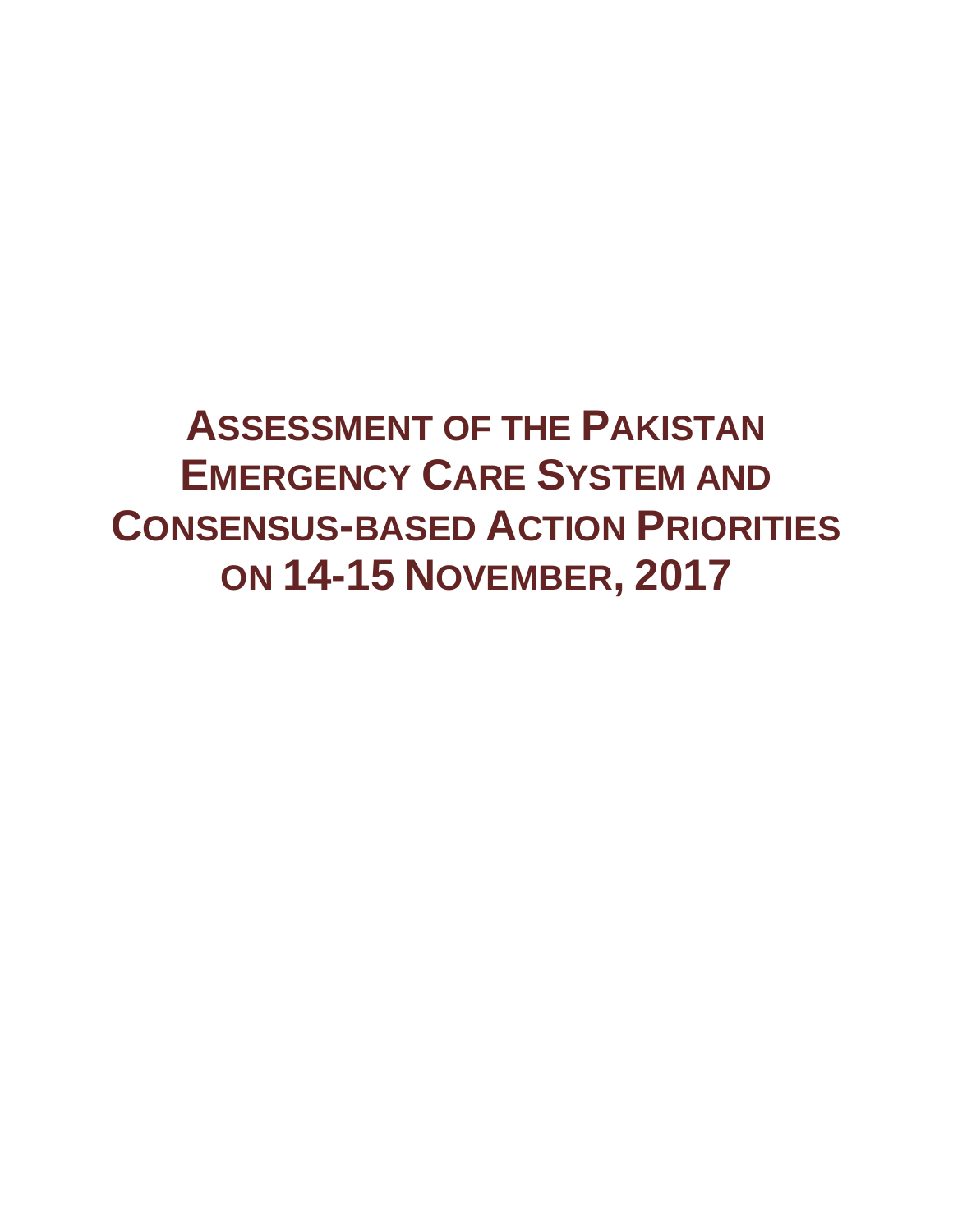#### <span id="page-1-0"></span>**EXECUTIVE SUMMARY**

Emergency Care System is the gateway of our health system. In the absence of an effective primary health care in Pakistan, emergency rooms may be the first point of contact for many patients with acute illnesses or complications of chronic health problems. Emergency care systems (ECS) address a broader-range of obstetric, medical, surgical issues psychiatric illnesses, road side traffic accident environmental and man-made disaster complications of during pregnancy and post-partum issues, exacerbations of non-communicable diseases (e.g. asthma, heart attacks, strokes), and Acute infections (e.g. sepsis, chikungunya, leishmaniosis, Ebola virus, Congo virus, Malaria, Dengue fever, Chickenpox, Measles, Polio, Tuberculosis, HIV/AIDs are common in low-middle countries along with many other outbreak). The emergency care system is often the first point of contact with the health system, particularly in areas where there are barriers to access. With sound planning and organisation, emergency ca**r**e systems have the potential to address over half of deaths and a third of disability in low- and middle-income countries.

Given the potential to reduce death and disability in Pakistan through improvements in emergency care, the Ministry of National Health Services Regulation & Coordination of Pakistan, in collaboration with the World Health Organization (WHO) undertook a system-level assessment using the WHO Emergency Care System Assessment (WHO ECSA) tool and organized a working group comprised predominantly of local emergency care experts.

Key stakeholders were asked to complete the WHO ECSA, a survey instrument designed to help policy-makers and planners assess a national emergency care system and identify gaps in order to set priorities for system development. Responses were compiled and a working group was convened on 14-15 November, 2017 to review results and develop consensus-based action priorities. Representatives from the major groups dealing with emergency care in Pakistan were represented, including: Rescue-1122, Amman Fourndation-1021, all Provincial focal person, Academia and MoNHSR&C

Pakistan has an advanced emergency care system that fulfils many of the critical functions identified in WHO documents, with services disseminated throughout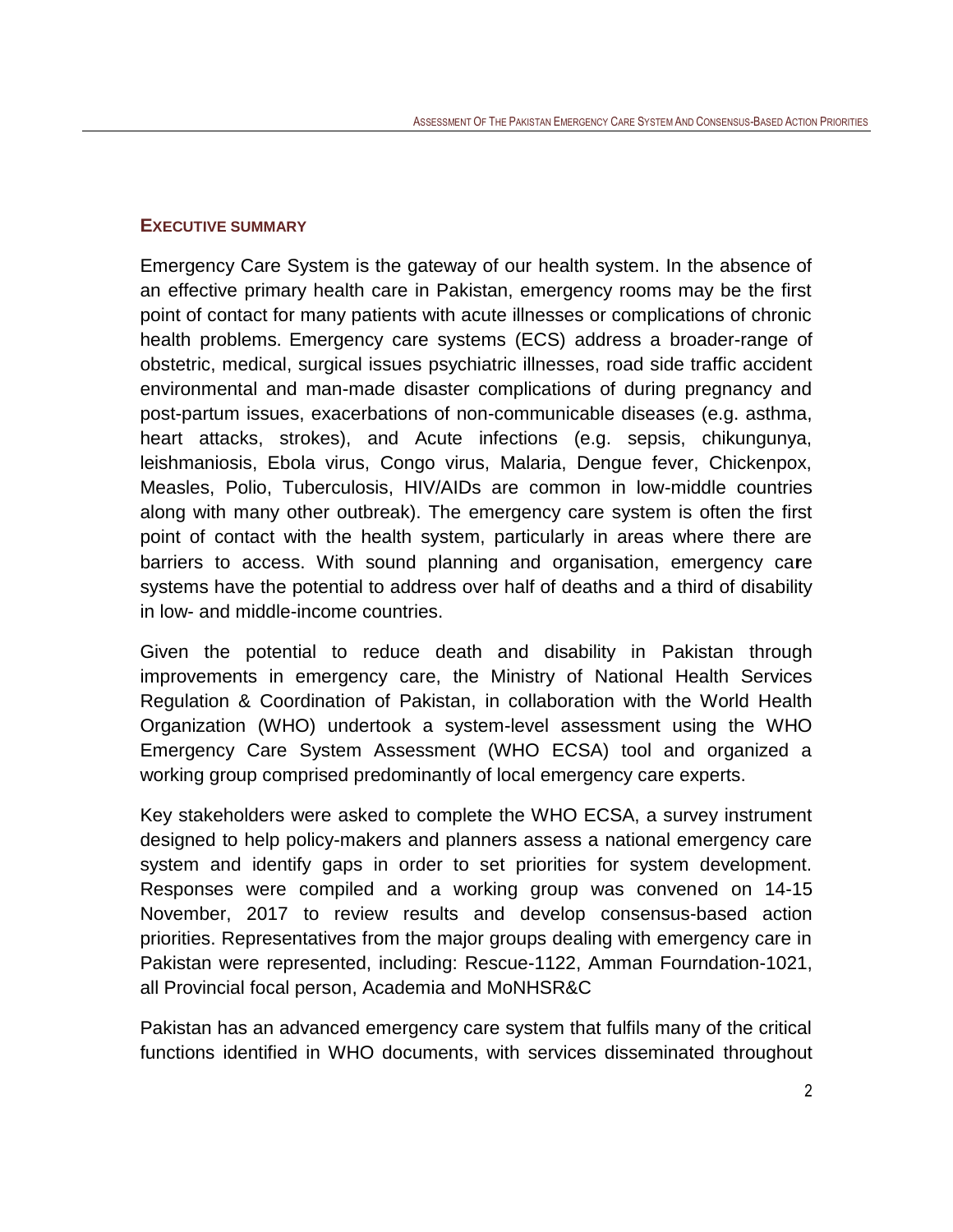the country. Given the many strengths and a high level of government commitment, there is great potential to save lives and address gaps in the quality and timeliness of emergency care delivery with a range of high-impact, low-cost interventions including: improved coordination of services, expansion of dedicated emergency care training for nurses and doctors, especially at lower levels of the system; implementation of standardised clinical charts and data collection for system planning and quality improvement efforts; and implementation of standardised protocols addressing both emergency care process and clinical management.

The specific action priorities proposed by the working group for each component of the emergency care system are listed below, and details of the discussion on each topic are described in the main document.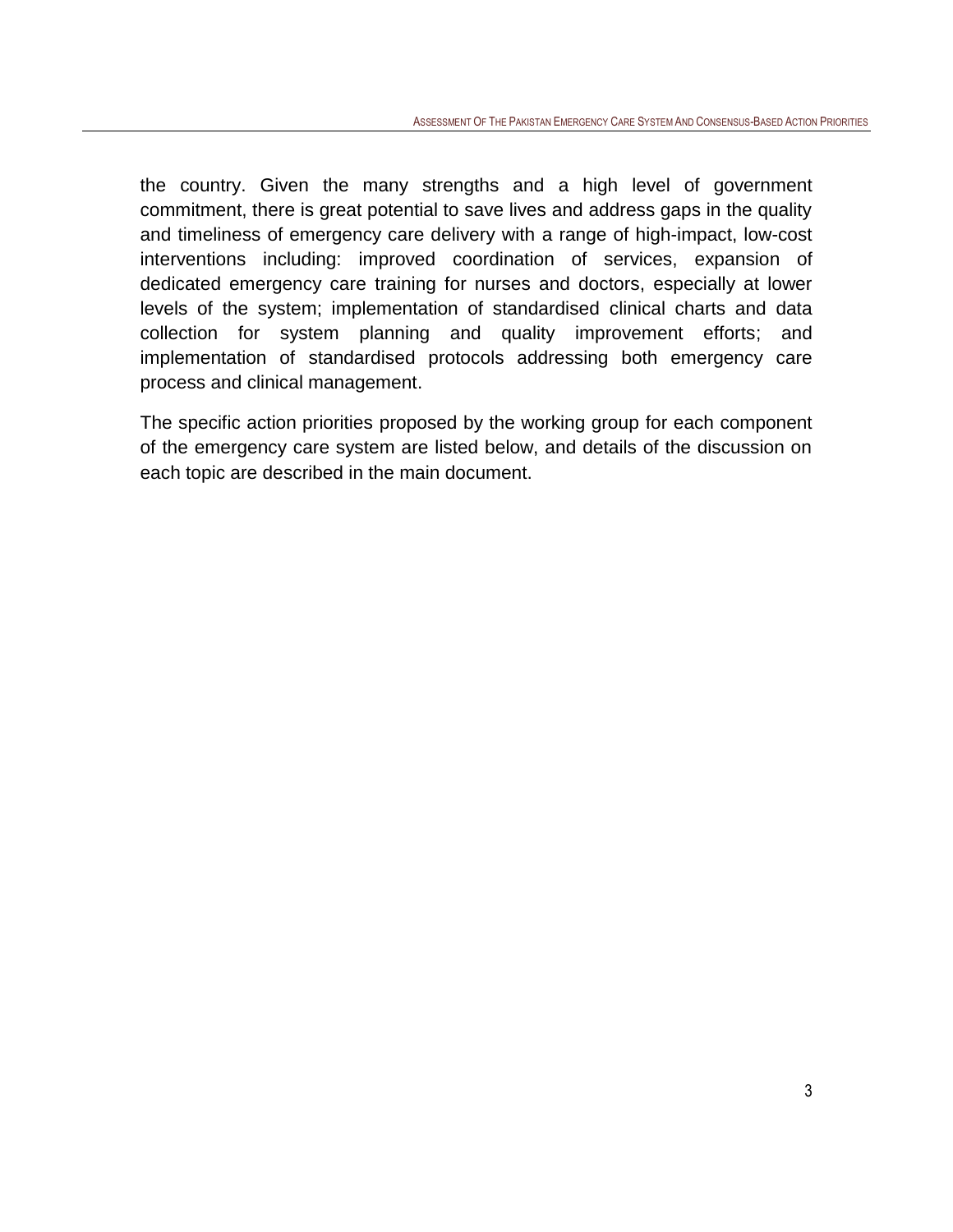#### <span id="page-3-0"></span>**ACTION PRIORITIES**

#### <span id="page-3-1"></span>**SYSTEM ORGANISATION AND GOVERNANCE**

- <span id="page-3-2"></span>• ESTABLISH MECHANISMS TO PROTECT FUNDING FOR PH AND FB EMERGENCY CARE SERVICE DELIVERY.
- DEVELOP STRATEGY FOR INTEGRATION OF INJURY PREVENTION EFFORTS INTO EMERGENCY CARE DELIVERY SETTINGS.
- ESTABLISH DESIGNATED DEPARTMENT OR UNIT TO PROVIDE STRATEGIC COORDINATION OF PRE-HOSPITAL AND FACILITY-BASED EMERGENCY CARE AT NATIONAL LEVEL AND PROVINCIAL LEVEL.
- DEVELOP NATIONAL STATUS REPORT ON EMERGENCY CARE, ORGANIZED BY PROVINCE.
- INTEGRATE EXPLICIT LANGUAGE ON PH EMERGENCY CARE INTO NATIONAL HEALTH VISION (WHICH WILL BE REFLECTED IN PROVINCIAL MANDATES).
- INTEGRATE EXPLICIT LANGUAGE ON FACILITY-BASED EMERGENCY CARE INTO NATIONAL HEALTH VISION (WHICH WILL BE REFLECTED IN PROVINCIAL MANDATES)

#### **FINANCING**

- <span id="page-3-3"></span>• ESTABLISH MECHANISMS TO PROTECT FUNDING FOR PH AND FB EMERGENCY CARE SERVICE DELIVERY.
- DEVELOP STRATEGY FOR INTEGRATION OF INJURY PREVENTION EFFORTS INTO EMERGENCY CARE DELIVERY SETTINGS.
- ESTABLISH DESIGNATED DEPARTMENT OR UNIT TO PROVIDE STRATEGIC COORDINATION OF PRE-HOSPITAL AND FACILITY-BASED EMERGENCY CARE AT NATIONAL LEVEL AND PROVINCIAL LEVEL.
- DEVELOP NATIONAL STATUS REPORT ON EMERGENCY CARE, ORGANIZED BY PROVINCE.
- INTEGRATE EXPLICIT LANGUAGE ON PH EMERGENCY CARE INTO NATIONAL HEALTH VISION (WHICH WILL BE REFLECTED IN PROVINCIAL MANDATES).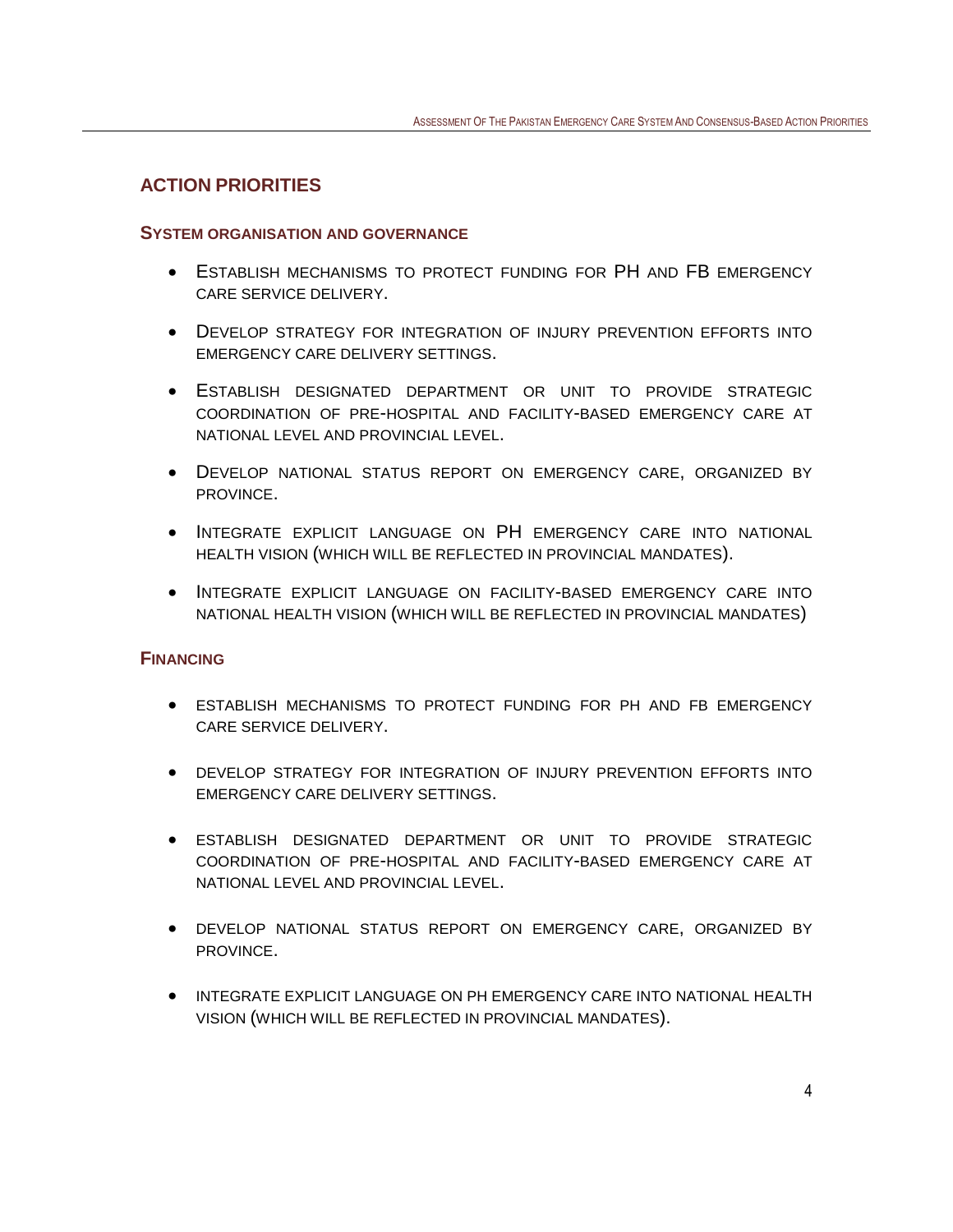• INTEGRATE EXPLICIT LANGUAGE ON FACILITY-BASED EMERGENCY CARE INTO NATIONAL HEALTH VISION (WHICH WILL BE REFLECTED IN PROVINCIAL MANDATES)

#### **EMERGENCY CARE DATA AND QUALITY IMPROVEMENT**

- <span id="page-4-0"></span>• ESTABLISH SYSTEM-WIDE IMPLEMENTATION OF STANDARDIZED CLINICAL FORMS/SOPS IN EMERGENCY UNITS, INCLUDING STANDARDIZED DATA POINTS AND ALIGNED WITH RELEVANT INDICATORS (E.G., WHO TEMPLATE)
- DEVELOP SIMPLE MECHANISM FOR UTILIZATION OF EMERGENCY CARE DATA BY HOSPITAL AND LOCAL SYSTEM ADMINISTRATORS IN PLANNING AND DECISION-MAKING (LINK WITH NATIONAL STRATEGY ABOVE, INCLUDING PHIS PROCESSES).
- ESTABLISH AT NATIONAL LEVEL VIA MONHSR&C, MINIMUM STANDARD GUIDANCE ON STANDARDISED CLINICAL FORM FOR USE IN EMERGENCY UNITS BASED ON WHO STANDARDS.
- ESTABLISH AT NATIONAL LEVEL VIA MONHSR&C, GUIDANCE ON SIMPLE SYSTEM-WIDE QI PROGRAMMES (INCLUDING DEVELOPMENT OF KPI) IN EMERGENCY UNITS (UTILIZING WHO EMERGENCY CARE REGISTRY PLATFORM AS NEEDED) AND FOR PREHOSPITAL CARE.
- DEVELOP COORDINATION MECHANISM AT NATIONAL AND PROVINCIAL LEVEL (IN CONSULTATION WITH TECHNICAL EXPERTS, ACADEMIA, ETC.) FOR AGGREGATION, ANALYSIS, AND UTILISATION OF EC DATA BY POLICYMAKERS (INCLUDING MECHANISM FOR COMMUNICATING BACK TO PROVIDERS AND ADMINISTRATORS ABOUT UTILISATION OF DATA

#### **SCENE CARE, TRANSPORT AND TRANSFER**

- <span id="page-4-1"></span>• MAP CURRENT PARTNERS AND ACTIVITIES IN FIRST AID TRAINING AND DEVELOP COORDINATED STRATEGY (INCLUDING SETTING STANDARD TRAINING CONTENT, AND STANDARDS FOR FIRST AID KIT).
- CREATE COMMON CERTIFICATION? CONSIDER NATIONAL COORDINATION MECHANISM?
- STANDARDIZE CRITERIA AND PROCESS FOR DESIGNATION OF TRAUMA CENTERS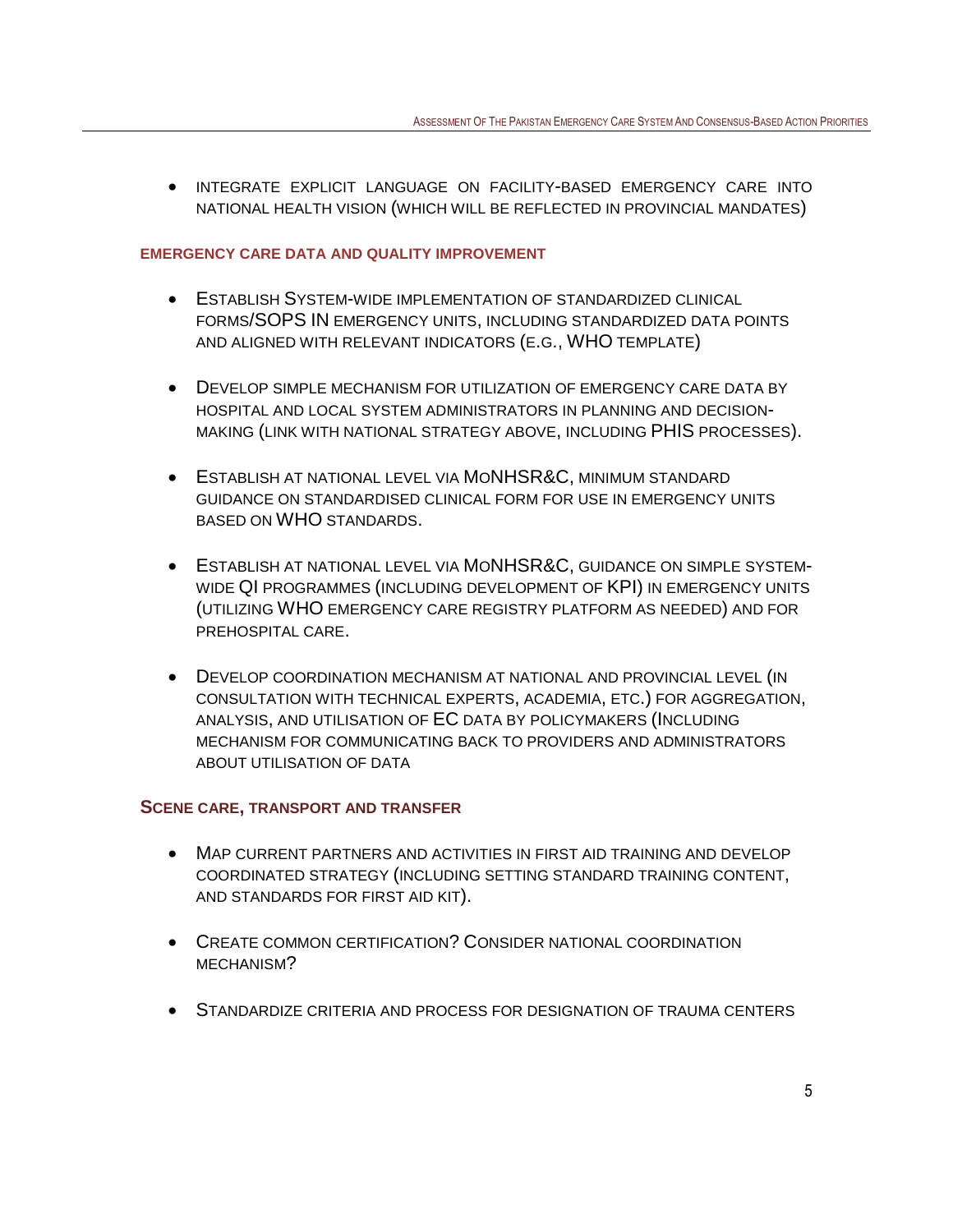- IMPROVE/UPDATE IMPLEMENTATION OF OVERSIGHT/ACCREDITATION MECHANISM FOR AMBULANCES (INCLUDING FOR PRIVATE)
- ESTABLISH SINGLE NATIONAL UNIVERSAL ACCESS NUMBER FOR EMERGENCY HEALTHCARE SERVICES
- INITIATE PROCESS TOWARDS ESTABLISHING BYSTANDER PROTECTION LAW AT NATIONAL LEVEL FOR ADAPTATION AT PROVINCIAL LEVEL
- ESTABLISH AT NATIONAL LEVEL VIA MONHSR&C SYSTEM WIDE GUIDANCE ON STANDARDS AND PROTOCOLS FOR PREHOSPITAL CARE BASED ON INTERNATIONAL STANDARDS (INCLUDING VEHICLE AND EQUIPMENT STANDARDS, CONDITION-SPECIFIC MANAGEMENT, HANDOVER, DESTINATION TRIAGE, AND TRANSPORT PROCESS)
- ESTABLISH AT NATIONAL LEVEL VIA RELEVANT PROFESSIONAL COUNCILS, DEDICATED STANDARDIZED TRAINING AND CERTIFICATION PATHWAY FOR AMBULANCE PROVIDERS (? BASIC AND ADVANCED)
- ESTABLISH AT NATIONAL LEVEL VIA MONHSR&C, MINIMUM STANDARD GUIDANCE ON CLINICAL AND COMMUNICATION PROTOCOLS TO BETTER COORDINATE INTER-FACILITY EMERGENCY UNIT TRANSFER

## **FACILITY-BASED CARE**

- <span id="page-5-0"></span>• CONDUCT FACILITY-BASED EMERGENCY CARE DELIVERY ASSESSMENT (WHO EMERGENCY UNIT ASSESSMENT TOOL)
- IMPLEMENT FORMAL EMERGENCY UNIT TRIAGE PROCESS AT EVERY DISTRICT HOSPITAL AND TERTIARY CARE LEVEL (WHO TOOL AVAILABLE)
- IMPLEMENT DEDICATED TRAINING IN BASIC EMERGENCY CARE (WHO BASIC EMERGENCY CARE COURSE) FOR FRONTLINE EMERGENCY CARE PROVIDERS
- ESTABLISH CORE OF DEDICATED NON-ROTATING CLINICAL PERSONNEL AT ALL EMERGENCY UNITS/AREAS AT RHC LEVEL, THQ, DHQ AND TERTIARY CARE **LEVEL**
- ESTABLISH AT NATIONAL LEVEL VIA MOH, MINIMUM STANDARD GUIDANCE (BASED ON WHO/DCP RECOMMENDATIONS) FOR EMERGENCY UNIT SERVICES BY LEVEL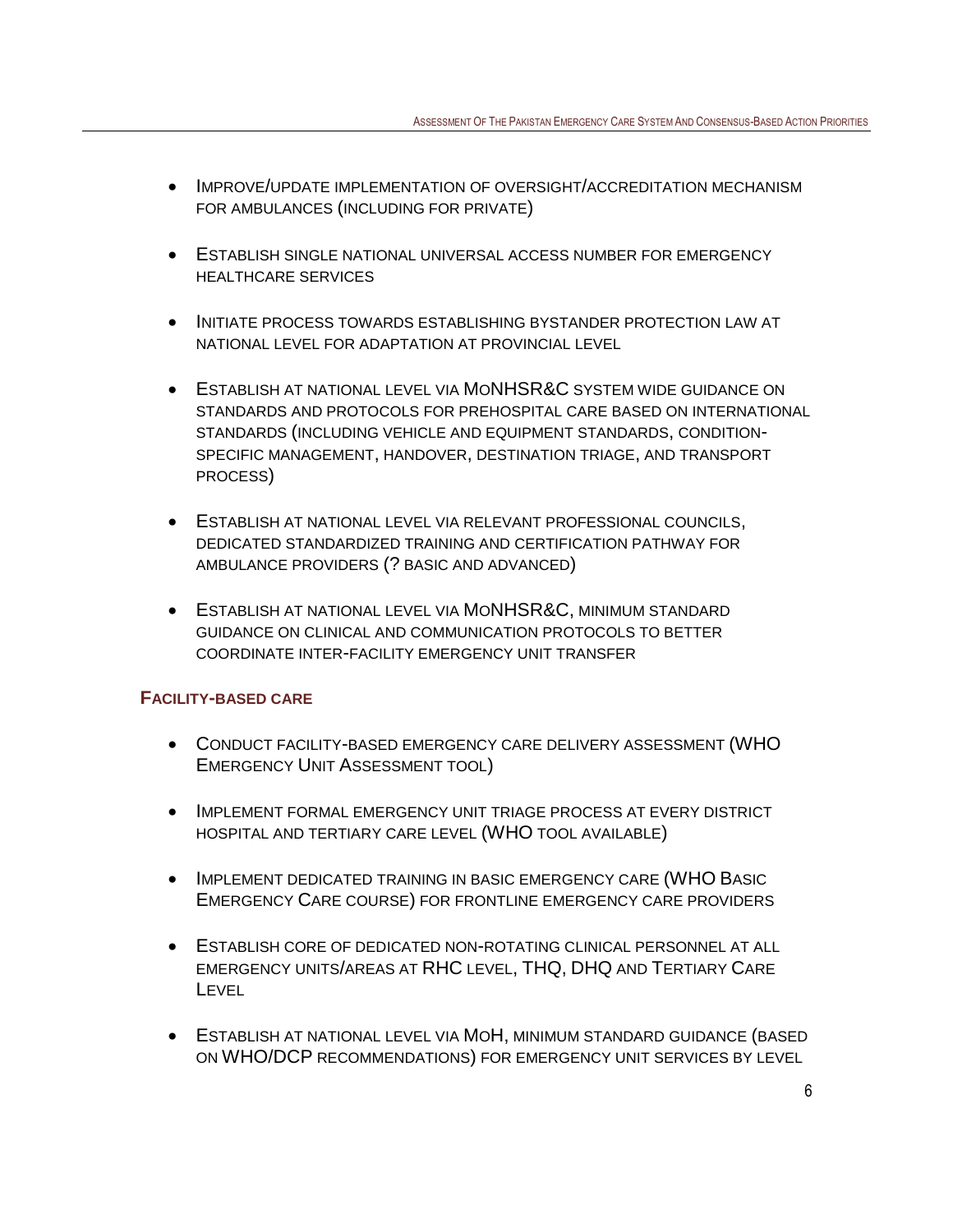- ESTABLISH AT NATIONAL LEVEL VIA MOH, MINIMUM STANDARD GUIDANCE FOR EMERGENCY UNIT INFRASTRUCTURE, STAFFING, AND EQUIPMENT & SUPPLIES
- ESTABLISH AT NATIONAL LEVEL VIA MOH, MINIMUM STANDARD GUIDANCE FOR EMERGENCY UNIT PROCESSES (TRIAGE, DISCHARGE, LENGTH OF STAY, HANDOVER, ETC)
- ESTABLISH ADDITIONAL EMERGENCY MEDICINE SPECIALTY TRAINING PROGRAMMES
- INTEGRATE MANDATE FOR DEDICATED EMERGENCY CARE TRAINING INTO UNDERGRADUATE NURSING AND MEDICAL TRAINING CURRICULA
- INSTITUTE REQUIREMENT (VIA RELEVANT PROFESSIONAL COUNCILS) FOR BASIC EMERGENCY CARE TRAINING FOR PROVIDERS WHO WORK IN EMERGENCY UNITS AS A CONDITION FOR ONGOING PRACTICE.
- REVIEW/REVISE/DEVELOP EMERGENCY CARE ELEMENTS IN EXISTING HOSPITAL ACCREDITATION STANDARDS, CREATING MECHANISM FOR ENFORCING AT BOTH PUBLIC AND PRIVATE EMERGENCY UNITS

## **REHABILITATION**

- <span id="page-6-0"></span>• SET UP A REHABILITATION UNIT UNDER DEPARTMENT OF HEALTH AT THE PROVINCIAL LEVEL (IN FIRST PHASE AT PROVINCIAL & DIVISIONAL LEVEL AND IN SECOND PHASE UP TO DHQ/THQ LEVEL).
- ESTABLISH A MONITORING AND DOCUMENTATION MECHANISM OF REHABILITATION SERVICES AT PROVINCIAL LEVELS.
- CONDUCT REHABILITATION NEEDS ASSESSMENT AT DIFFERENT LEVELS
- INTEGRATE REHABILITATION SERVICES IN PROVINCIAL HEALTH PLANS BASED ON THE 2030 VISION
- ESTABLISH CENTRAL COORDINATION MECHANISM FOR REHABILITATION
- STRENGTHEN THE MANDATE OF THE NATIONAL REHABILITATION INSTITUTE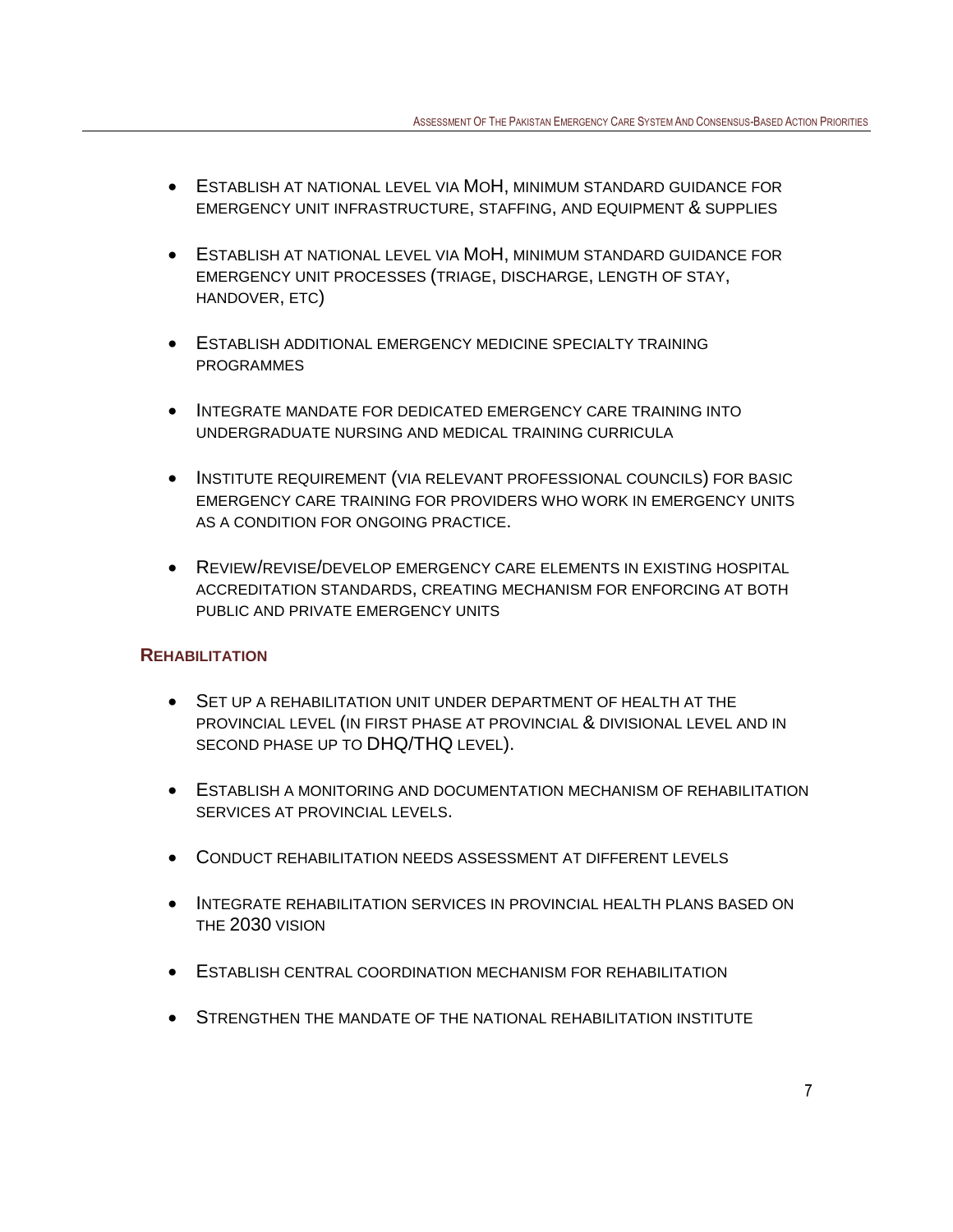#### **EMERGENCY AND DISASTER PREPAREDNESS**

- Conduct a regular assessment of emergency care system capacity to mobilize resources in case of disasters, outbreaks and large scaleemergencies.
- Strengthen coordinated planning for disaster, outbreaks and other large scale emergencies at national and provincial levels.
- Develop pre-hospital and facilities security plans at all levels of service delivery to protect staff, patients and infrastructure from violence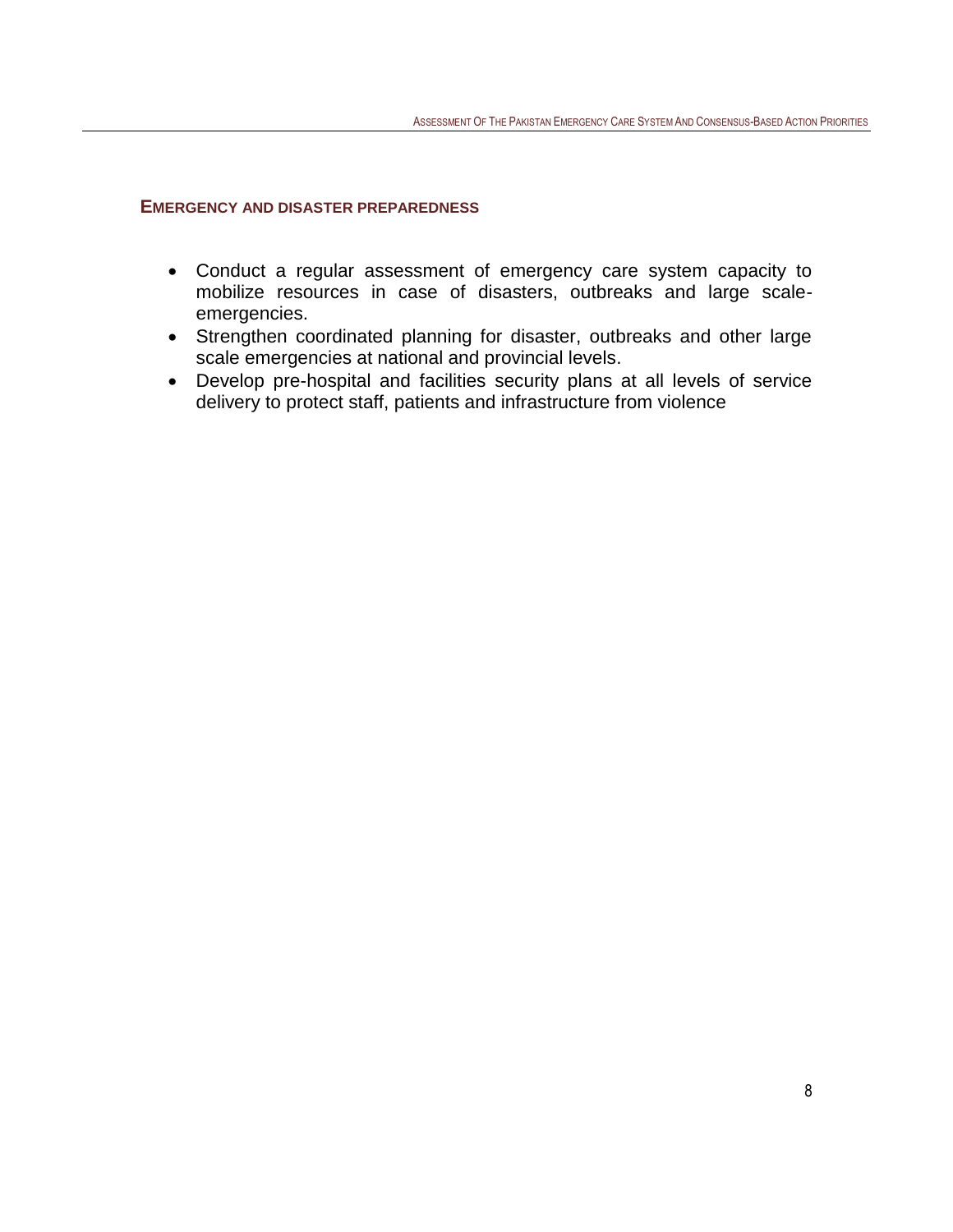## <span id="page-8-0"></span>**TABLE OF CONTENTS**

## **Contents**

| 1.   |   |
|------|---|
| 2.   |   |
| 3.   |   |
| 4.   |   |
| 4.1. |   |
|      |   |
| 4.2. |   |
|      |   |
| 4.3. |   |
|      |   |
|      |   |
| 4.4. |   |
|      |   |
| 4.5. |   |
|      |   |
|      | 9 |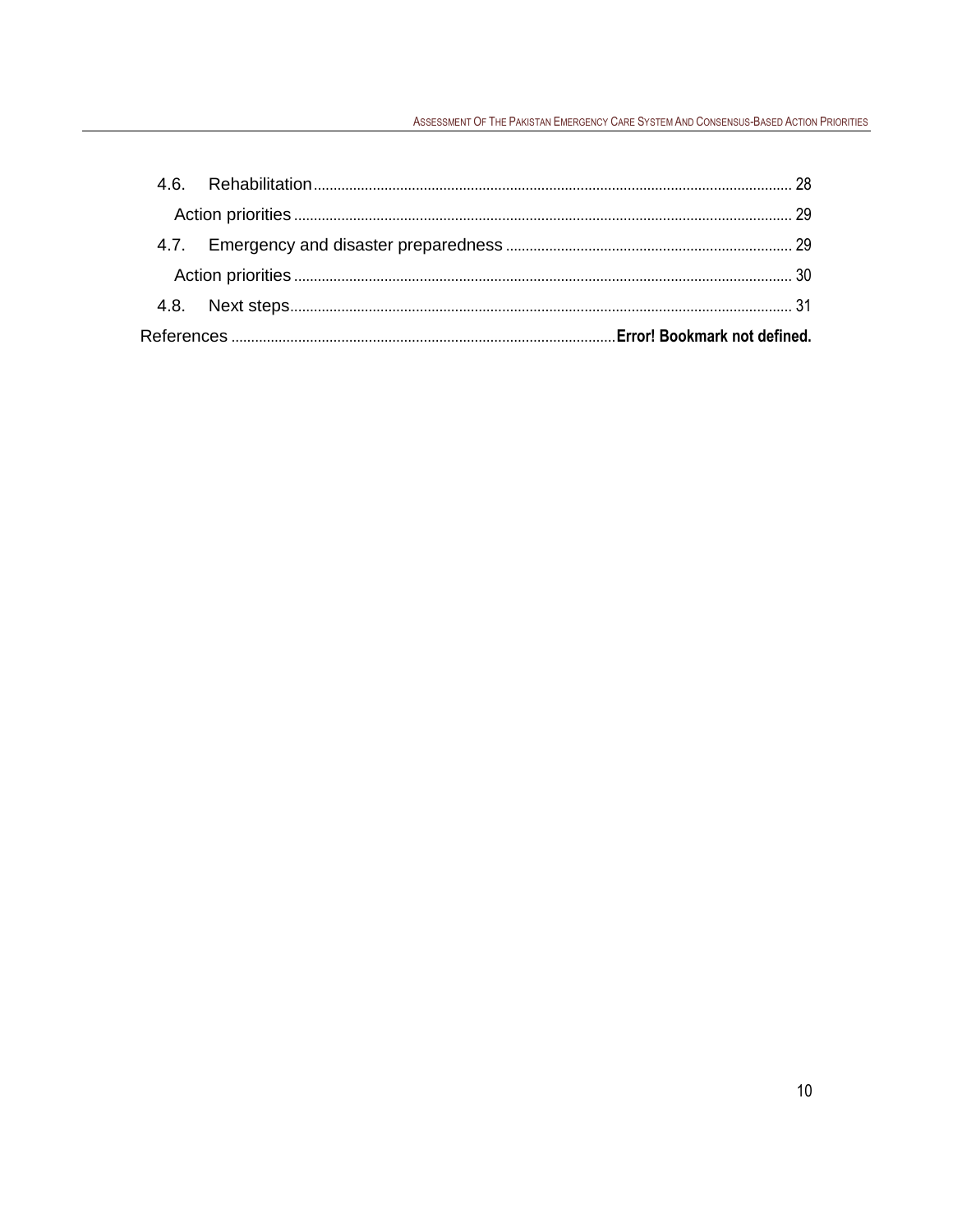## <span id="page-10-0"></span>**CONTRIBUTORS**

The following individuals contributed significantly to the emergency care system assessment and participated in the working group:

| S.No | <b>Name of Participants</b> | <b>Email Address</b>                                      |
|------|-----------------------------|-----------------------------------------------------------|
| 1.   | Dr. S Ali                   | dr.shafqatali@gmail.co<br>m                               |
| 2.   | Dr. R Naseer                | punjabrescue@yahoo.c<br>om                                |
| 3.   | Dr U Jawad                  | usmanjawad@uhs.edu.<br>pk                                 |
| 4.   | Mr. F A Qureshi             | punjabrescue@yahoo.c<br>om                                |
| 5.   | Dr A Rehman                 | haroonjehangirkhan@g<br>mail.comdeo.rwp@resc<br>ue.gov.pk |
| 6.   | Dr N Syed                   | drnasirsyed@gmail.com                                     |
| 7.   | Dr. M I Memon               | migbalmemon@yahoo.c<br>om                                 |
| 8.   | Dr N Masood                 | naveed.masood@yaho<br>o.com                               |
| 9.   | Dr. A Kashan                | ali.kashan@amanfound<br>ation.org                         |
| 10.  | Dr M K Akhter               | akhter.khalil09@gmail.c<br>om                             |
| 11.  | Dr. A Latif                 | msdhq09379230145@g<br>mail.com                            |
| 12.  | Dr. J Akbar                 | syedjamalakbar62@gm<br>ail.com                            |
| 13.  | Dr. S Younis                | shahidyunis@gmail.co<br>$\underline{m}$                   |
| 14.  | Dr. M khan                  | mssthswat@yahoo.com                                       |
| 15.  | Dr Z U Haq                  | drzia@kmu.edu.pk                                          |
| 16.  | Dr. A Saeed                 | abidsaeed25@gmail.co<br>m                                 |
| 17.  | Mr. S Ullah                 | siddique.bdr@gmail.co<br>m                                |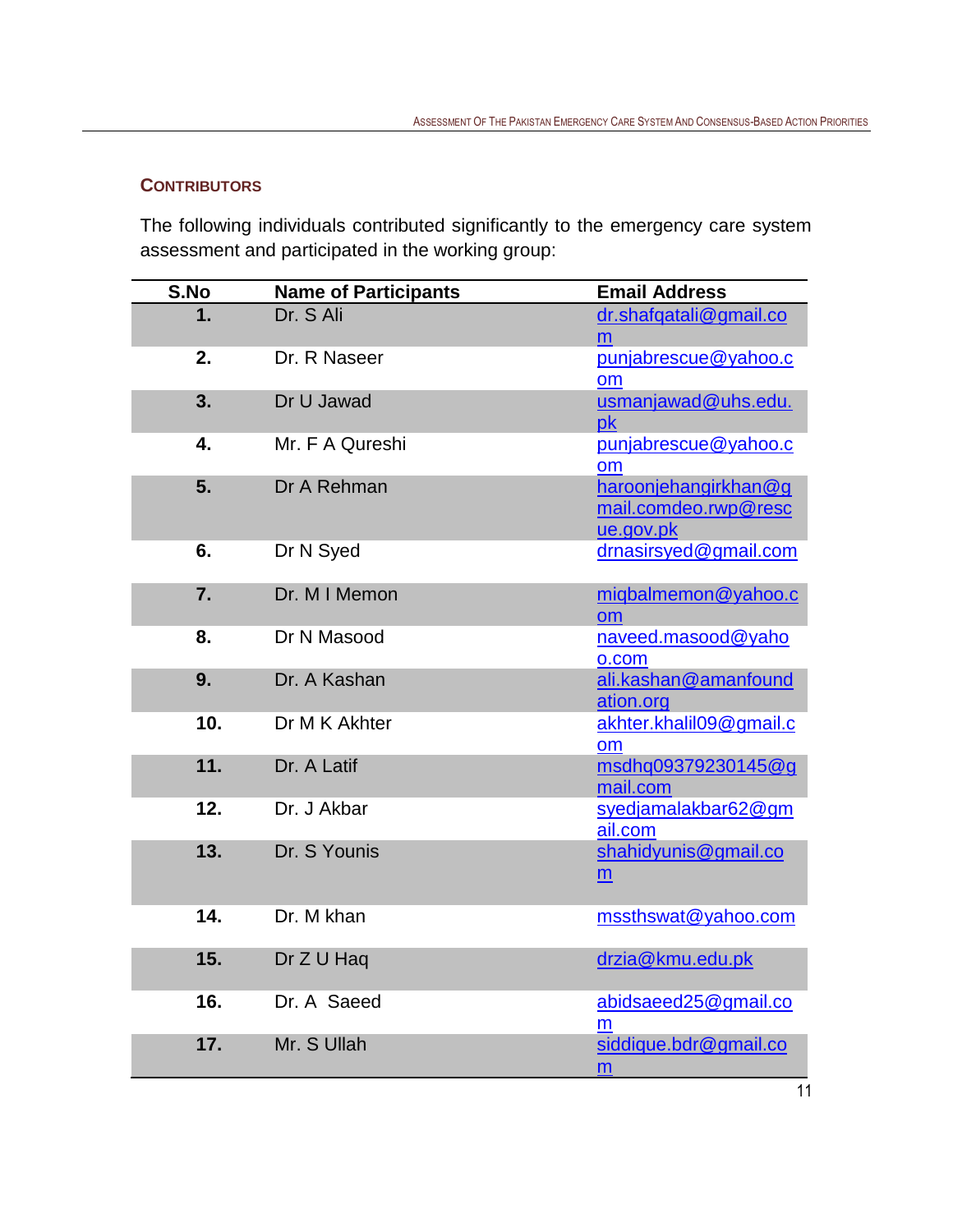| 18. | Dr.HRonjho   | $dr$ .hayat $60@$ gmail.com |
|-----|--------------|-----------------------------|
| 19. | Dr. W Rehman | drwaheed17@gmail.co<br>m    |

# **World Health Organization**

**Dr Mohammad Assai Ardakani**-WHO Country Office, Country

**Dr Teri Reynolds-**WHO Headquarters

**Dr Hamid Ravaghi-** WHO Regional Office for the Eastern Mediterranean

**Dr Hala Sakr**-WHO Regional Office for the Eastern Mediterranean

The following additional individuals are acknowledged for their work in WHO ECSA planning, compiling response data and/or preparing meeting materials.

| Dr Zulfigar Khan        | <b>NPO HSS</b>                    |
|-------------------------|-----------------------------------|
| Dr Bager Hussain Jaffri | <b>Consultant HSS</b>             |
| Dr Maryum Malik         |                                   |
| Dr Michael Lukwiya      | <b>Health Cluster Coordinator</b> |
| Ms. Afifa Munawar       | Intern HSS                        |
| <b>Ms Saira Saeed</b>   | Assistant to team                 |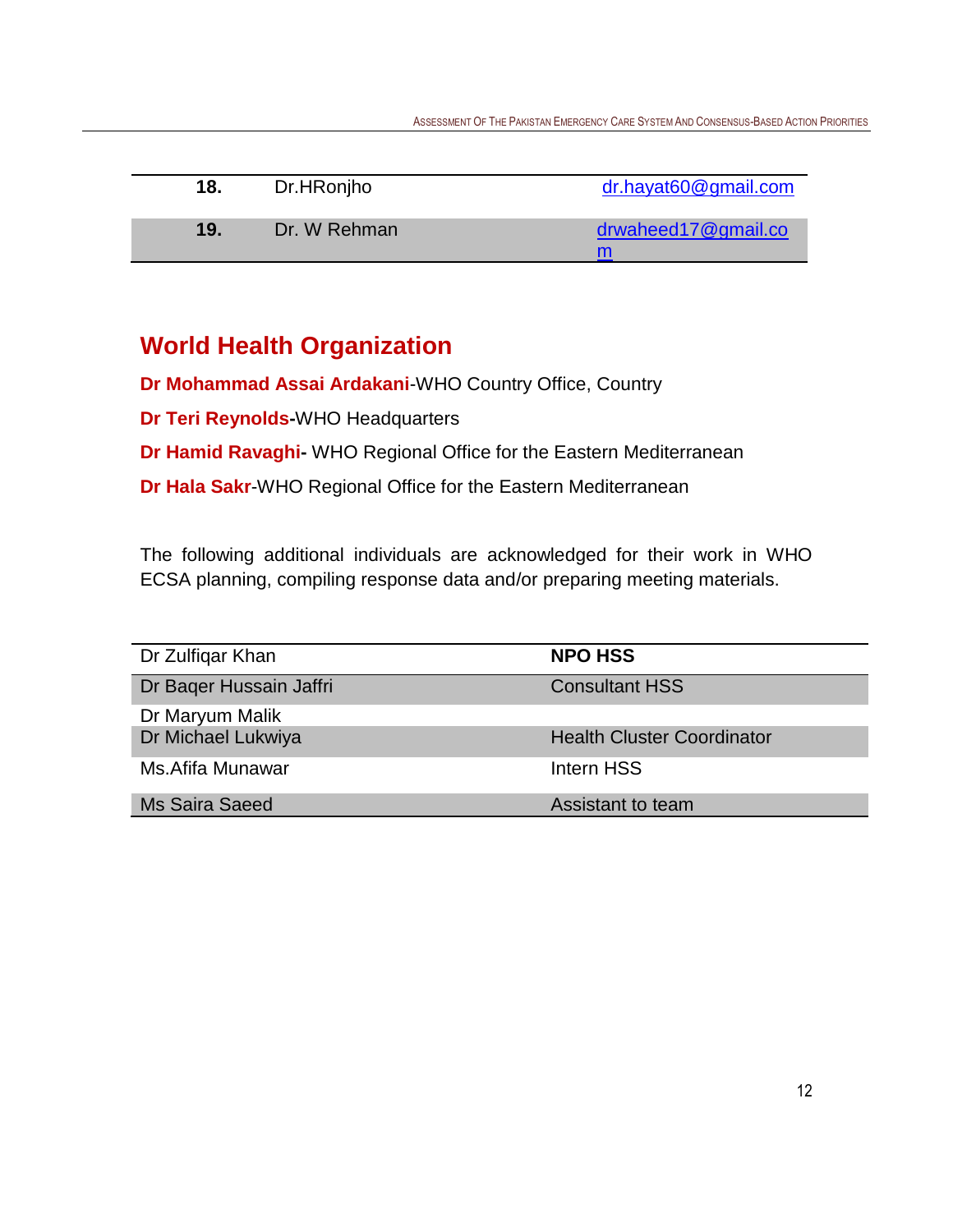## <span id="page-12-0"></span>**LIST OF ABBREVIATIONS**

| <b>CME</b>  | Continuing medical education                                        |
|-------------|---------------------------------------------------------------------|
| <b>ECS</b>  | Emergency care systems                                              |
| <b>ECSA</b> | <b>WHO Emergency Care System Assessment</b>                         |
| MoNHSR&C    | Ministry of National Health Services Regulation and<br>Coordination |
| <b>SOPs</b> | Standard operating procedures                                       |
| <b>WHO</b>  | <b>World Health Organization</b>                                    |
| <b>BHU</b>  | <b>Basic Health Unit</b>                                            |
| <b>RHC</b>  | <b>Rural Health Centre</b>                                          |
| <b>THQ</b>  | <b>Tehsil Head Quarter</b>                                          |
| <b>DHQ</b>  | <b>District Head Quarter</b>                                        |
| KMU         | <b>Khyber Medical University</b>                                    |
| <b>AKU</b>  | <b>Agha Khan University</b>                                         |
| <b>UHS</b>  | University of Health Sciences                                       |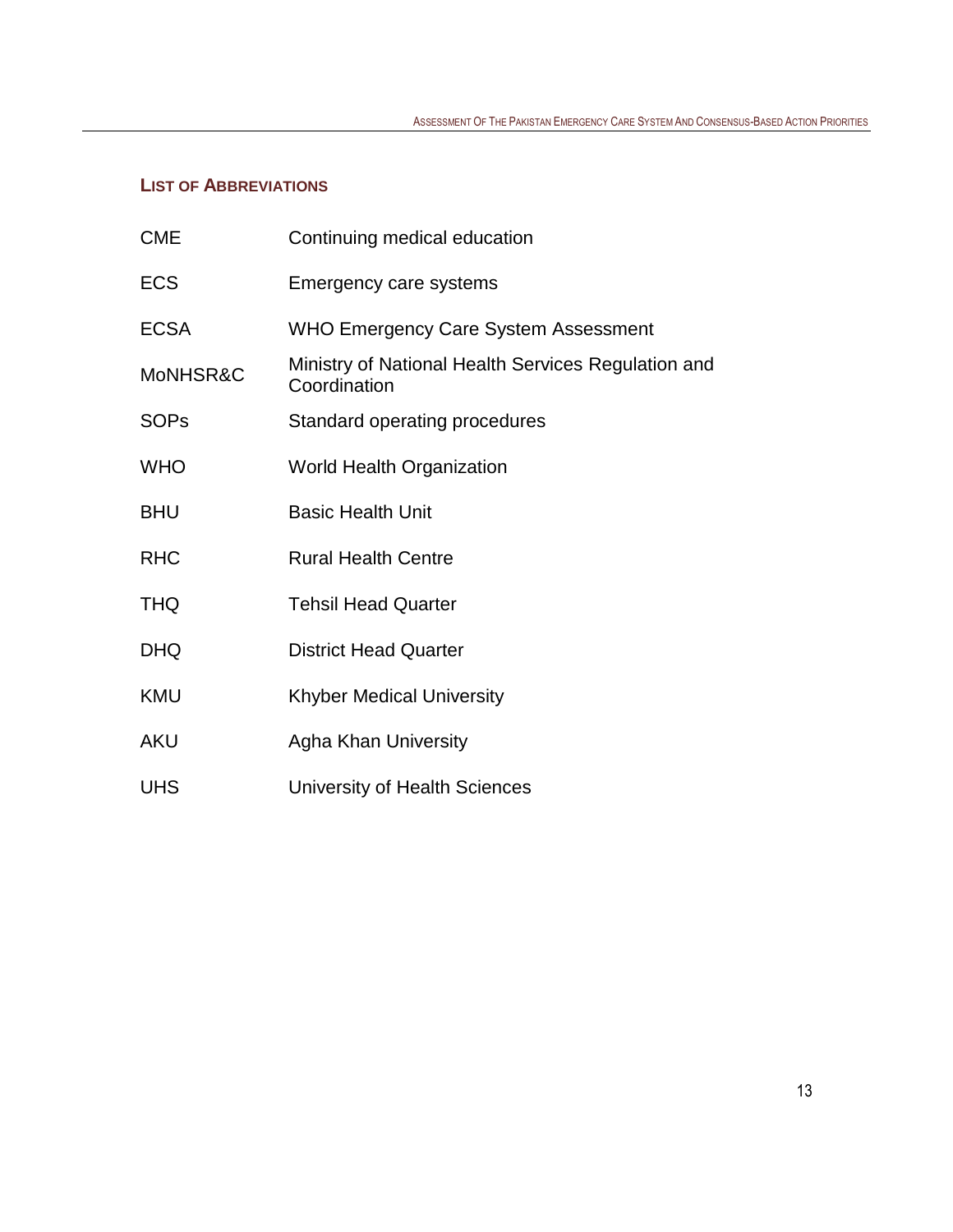#### <span id="page-13-0"></span>**1. INTRODUCTION**

Emergency Care System is the gateway of our health system. In the absence of an effective primary health care in Pakistan, emergency rooms may be the first point of contact for many patients with acute illnesses or complications of chronic health problems. Emergency care systems (ECS) address a broader-range of obstetric, medical, surgical issues psychiatric illnesses, road side traffic accident environmental and man-made disaster complications of during pregnancy and post-partum issues, exacerbations of non-communicable diseases (e.g. asthma, heart attacks, strokes), and Acute infections (e.g. sepsis, chikungunya, leishmaniosis, Ebola virus, Congo virus, Malaria, Dengue fever, Chickenpox, Measles, Polio, Tuberculosis, HIV/AIDs are common in low-middle countries along with many other outbreak). The emergency care system is often the first point of contact with the health system, particularly in areas where there are barriers to access. With sound planning and organisation, emergency ca**r**e systems have the potential to address over half of deaths and a third of disability in low- and middle-income countries.

The well-organized Emergency Care System serve as a safety net for patients without access to general practitioners as well as specialty care, which is more expensive and often difficult to obtain in a non- emergent situation. The afterhour availability of diagnostic services also tends to overwhelm emergency department with low-acuity patients. In all circumstances, emergency health care workers play a very important role in the evaluation of undifferentiated patients, identification and treatment of life threatening conditions as well as appropriate disposition of patients despite of improper stabilization gaps in funding; and insufficient human and physical resources. These gaps lead to failures in the provision of timely and effective emergency care, resulting in substantial preventable death and disability.

#### <span id="page-13-1"></span>**2. EMERGENCY CARE IN PAKISTAN**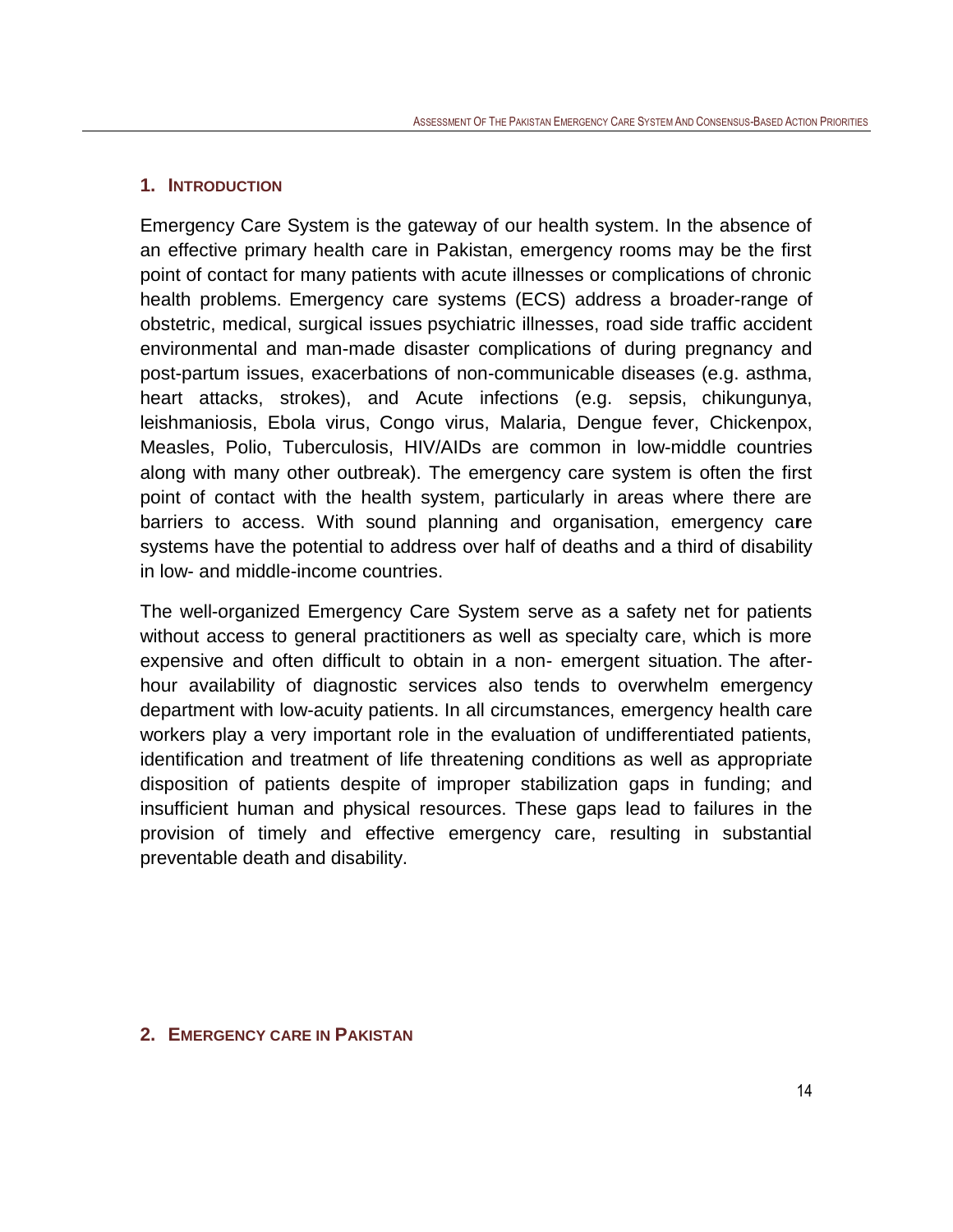

## **HEALTHCARE SYSTEM: DELIVERY**

Standardized emergency care for patients is the need of the hour as most lives were lost in the first 10 minutes of any emergency, be it heart attack, stroke, shock or trauma. In Pakistan, the importance of emergency services is greatly undermined and even in the best of facilities, it is merely an extension of inpatient departments rather than a specialty in itself," these gaps were likely to compromise provisions of quality emergency care.Although There have been dramatic improvements in both prehospital and facility-based emergency care capacity over the last decade merely in one province (Punjab) Pakistan with increasing access, especially in urban areas. Pakistan Red Crescent Society (PRCS), Rescue and many other Non-organizations are to train individuals in the skills needed to save lives in an emergency situation. Pakistan's health care system is a three-tiered health care delivery system: primary, secondary and tertiary care. Health system strengthening mechanism starting at grass roots level, health houses provide community health care services through lady health worker and are connected to basic health units with an upward referral pathway to rural health centers, tehsil hospitals and district hospitals.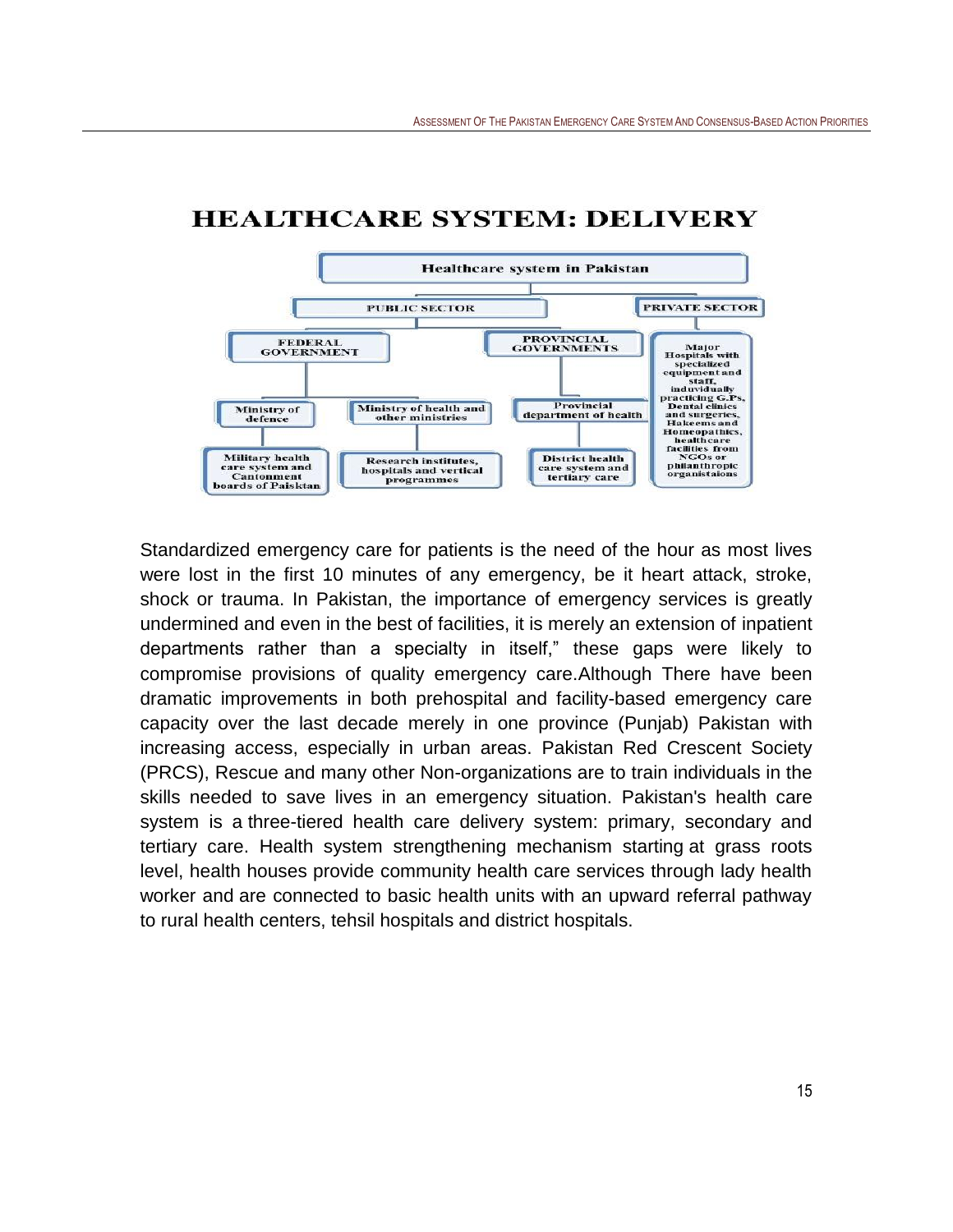There are many challenges and gaps are in Pakistan which categories BHU, RHC, THQ, DHQ in a pyramidal structure from basic primary units to tertiary teaching hospitals what seemed unfortunate, however, is that these facilities did not have the requisite infrastructure to provide care according to recent international guidelines. They also appear not able to fulfil the acute healthcare needs of the catchment populations with persistent challenges in communicable, non-communicable diseases, maternal and child health.



## <span id="page-15-0"></span>**3. EMERGENCY CARE SYSTEM ASSESSMENT WORKING GROUP**

To reduce the mortality and morbidity is a huge challenge in Pakistan, dedicated potentials skills and through improvements of emergency care, the Ministry of National Health Services Regulation & Coordination, in collaboration with the World Health Organization (WHO), planned to use WHO assessment tool to knowing and assessing emergency and trauma care at all provincial levels of public health facilities in Pakistan; specifically, emergency and trauma care was evaluated from many aspects: (1) pre-hospital Care (2)infrastructure and essential equipment and supplies (3) availability and knowledge of physicians providing emergency care.(4) quality of care

The WHO ECSA is a survey instrument developed to identify and to help policymakers and stakeholders to assess a National Emergency Care System and to find out challenges and gaps in order to set priorities for proper health system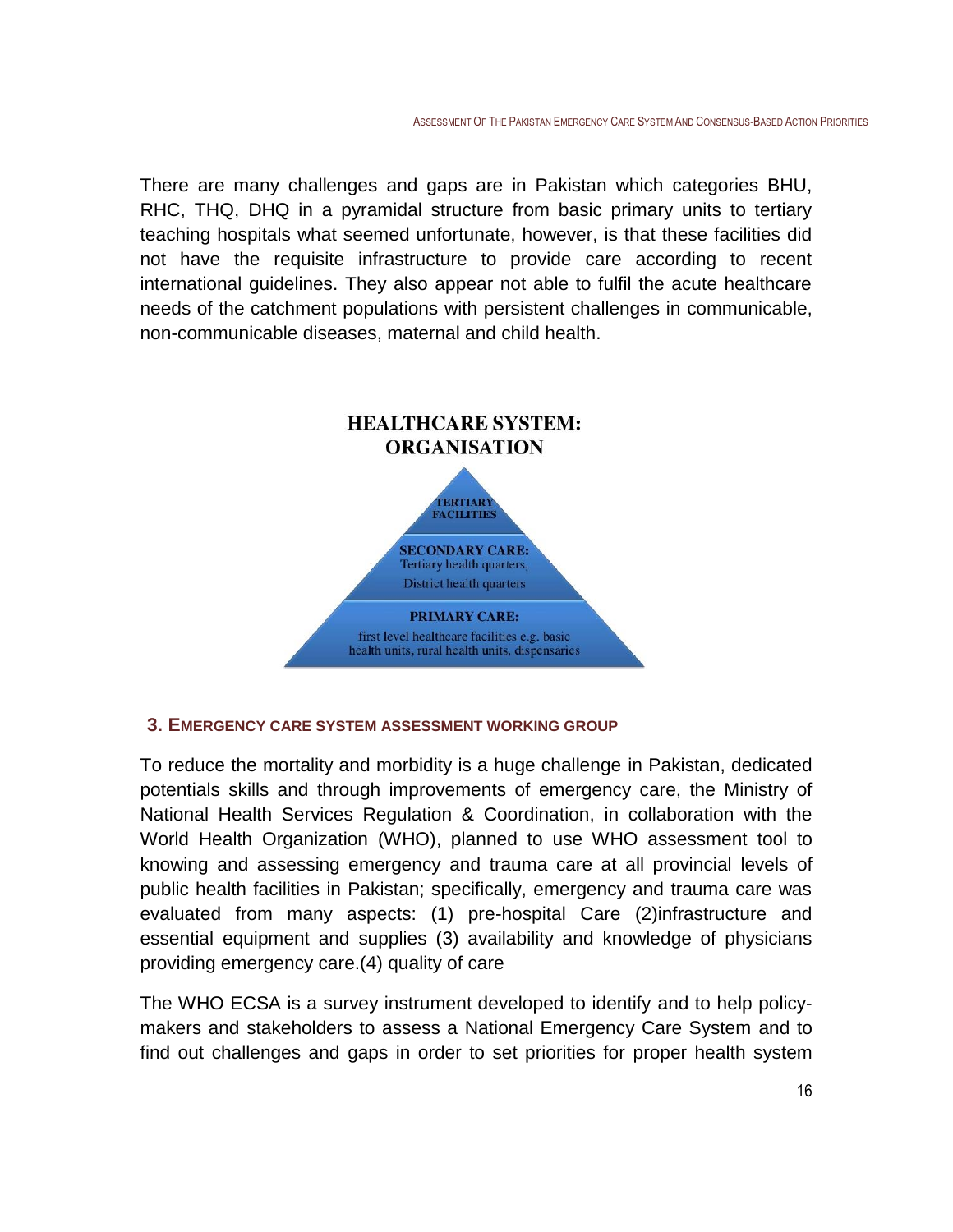development. Stakeholders identified by MoNHSR&C and WHO included representatives from Rescue 1122, Amman Foundation 1021, Chippa 1020, Edhi Foundation 115, all Provincial Health Department'`3s focal person and Academia.

Stakeholders were asked to compile the WHO ECSA with the goal of using the findings from the assessment to inform development of action priorities for strengthening the emergency care system in Pakistan. The following ECSA is a survey tool assessing components of a national emergency care system: organisation and governance; financing; emergency care data; quality improvement; scene care; transport and transfer; facility-based care; rehabilitation for emergency conditions; and emergency and disaster preparedness. The first response was on May 25, 2017, and the last response was on November 12, 2017.

Forty-six stakeholders completed the online WHO ECSA; their responses were compiled and the results analysed. The MoNHSR&C held a working group meeting that aimed to: i) Review the WHO ECSA results and establish consensus on divergent responses; ii) identify gaps in the emergency care system; iii) develop consensus-based action priorities; and iii) highlight existing resources and potential implementing partners. The following sections summarise the ECSA results in Pakistan and the associated discussions of the WHO ECSA working group during the workshop. Action priorities are listed together in the executive summary above and are listed by section with discussion highlights below.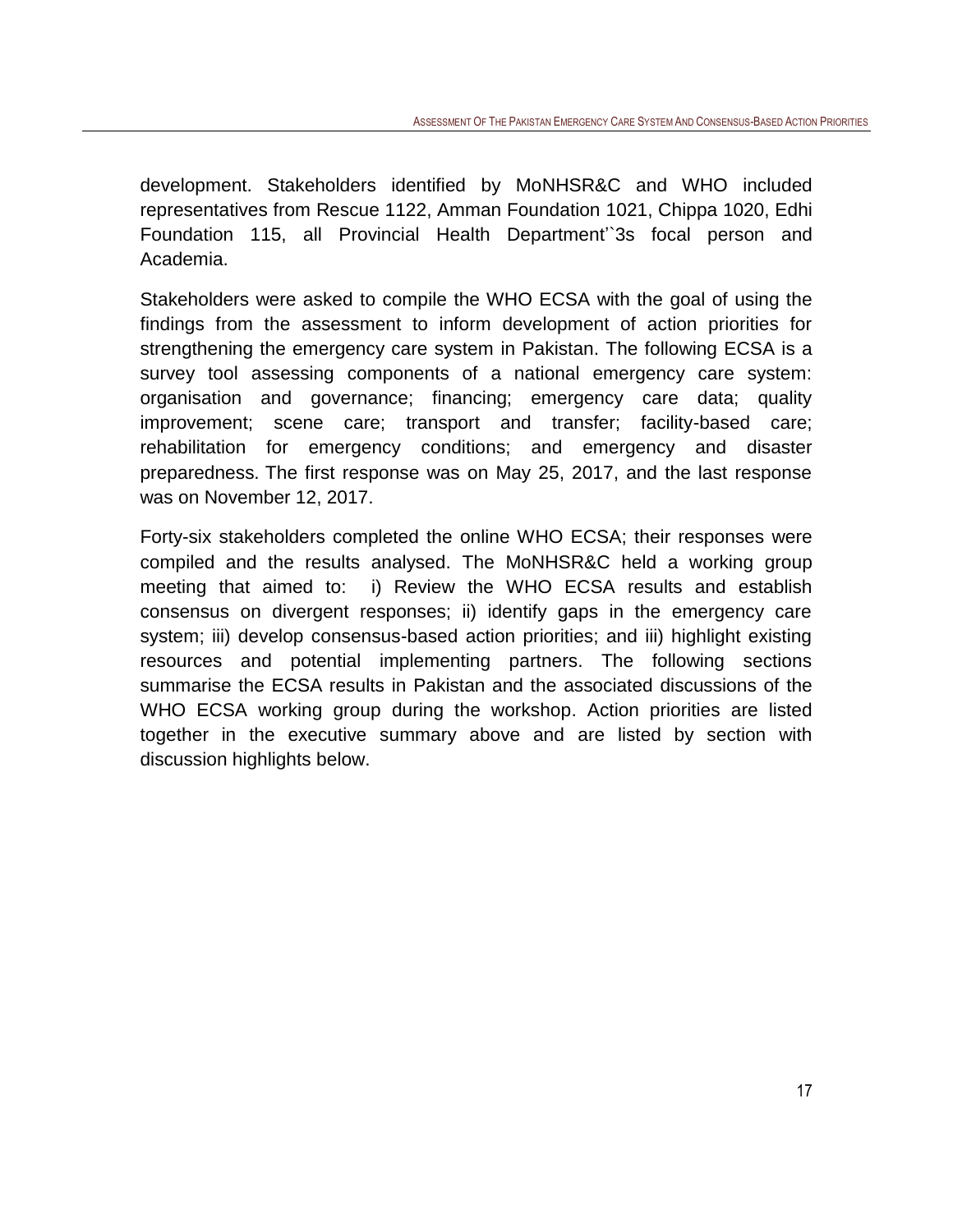#### **4. RESULTS FROM THE WHO ECSA AND DISCUSSION**

#### <span id="page-17-1"></span><span id="page-17-0"></span>4.1. SYSTEM ORGANISATION AND GOVERNANCE

There is extremely limited emergency care access across the country, in both rural and urban setting in Pakistan and no comprehensive assessment was done formerly before for evaluation of emergency care system at National Level. Solely one province (Punjab) has well-established emergency care in urban setting, though not well-organised in rural settings. The number and level emergency care facilities and dedicated trauma centres are inadequate and not well distributed for population need overall. Few provinces have trauma centres at the main highway though not functional. Pakistan Government has tools for assessing disaster preparedness, though not for emergency care in general.

There are only one designated office lead agency within the government in Punjab that is responsible for emergency care and has substantial coordination authority, though there remain gaps and challenges in the integration of facilitybased emergency care with prehospital and emergency response efforts. Overall, participants felt that central mechanism development to link and coordinate these efforts would be a main priority to improve effectiveness and efficiency of emergency care planning and delivery. In addition, discussants felt that aligning emergency care efforts with ongoing injury prevention initiatives would be important.

There is no clear legislation mandating free access to emergency care in some provinces, including migrants and refugees, and this is consistently enforced. Overall, there is inadequate access to prehospital and facility-based emergency care in both urban and rural settings, Only Rescue 1122 has established trained staff and prehospital services remaining are working as Taxi-service though prehospital services are stretched at peak times, and respondents report significant overcrowding in most urban emergency units to a degree that impacts patient care. In rural settings, especially there are insignificant and scarce facilities. The group estimated that considering the population as a whole, just over half would have access to needed surgical care in a fully-staffed operating theatre within two hours of severe injury or acute illness. The number and level of emergency care facilities is inadequate for population needs overall, gaps are present in distribution and no coordination between facilities and big variation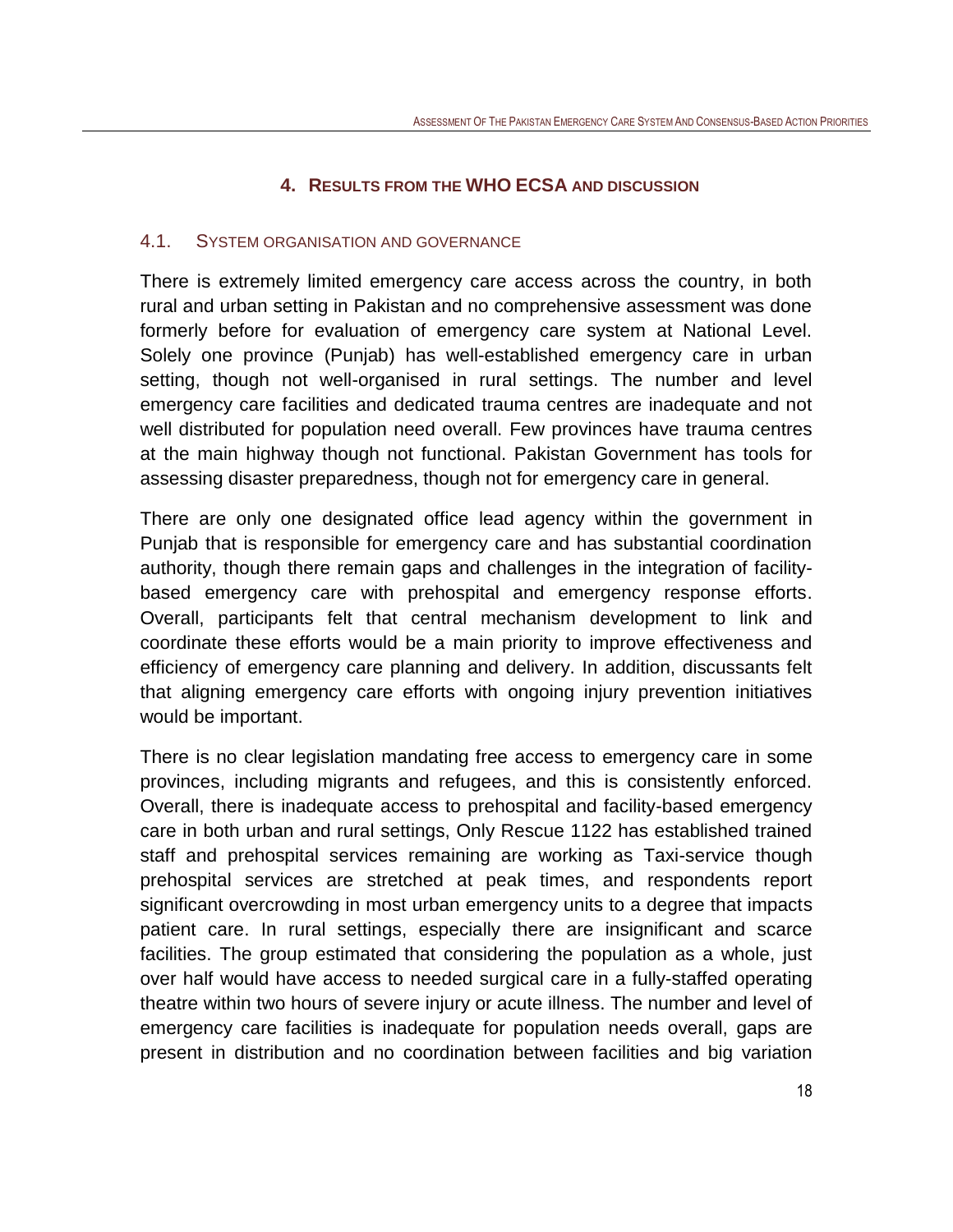provinces in Pakistan. No National report for emergency care system for injury, road safety and emergency care.

Emergency care is explicitly listed in national health plans and budgets in Pakistan, and respondents felt that the importance of emergency care is wellrecognised by policymakers. Currently, however, there is no national status report on emergency care, and participants from all sectors felt that this would be an important foundation to inform future system development, allowing better utilisation of existing data as well as a coordinated approach to new data collection and planning.

#### <span id="page-18-0"></span>ACTION PRIORITIES

- Establish mechanisms to protect funding for PH and FB emergency care service delivery
- Develop strategy for integration of injury prevention efforts into emergency care delivery settings
- Establish designated department or unit to provide strategic coordination of pre-hospital and facility-based emergency care at national level and provincial level.
- Develop national status report on emergency care, organized by province
- Integrate explicit language on PH emergency care into national health vision (which will be reflected in provincial mandates)
- Integrate explicit language on facility-based emergency care into national health vision (which will be reflected in provincial mandates)

#### <span id="page-18-1"></span>4.2. FINANCING

There are no dedicated funding streams for both pre-hospital and facility-based emergency care services in government budgets, and there is no workercompensation scheme to pay for care for those who are injured or become ill as a result of condition work. No proper national prehospital service available in Pakistan. Merely one province has been substantial increase in the funding for medicines and there is no universal government-funded national health insurance scheme that covers facility-based and pre-hospital emergency care services. There is no government funded national health insurance scheme in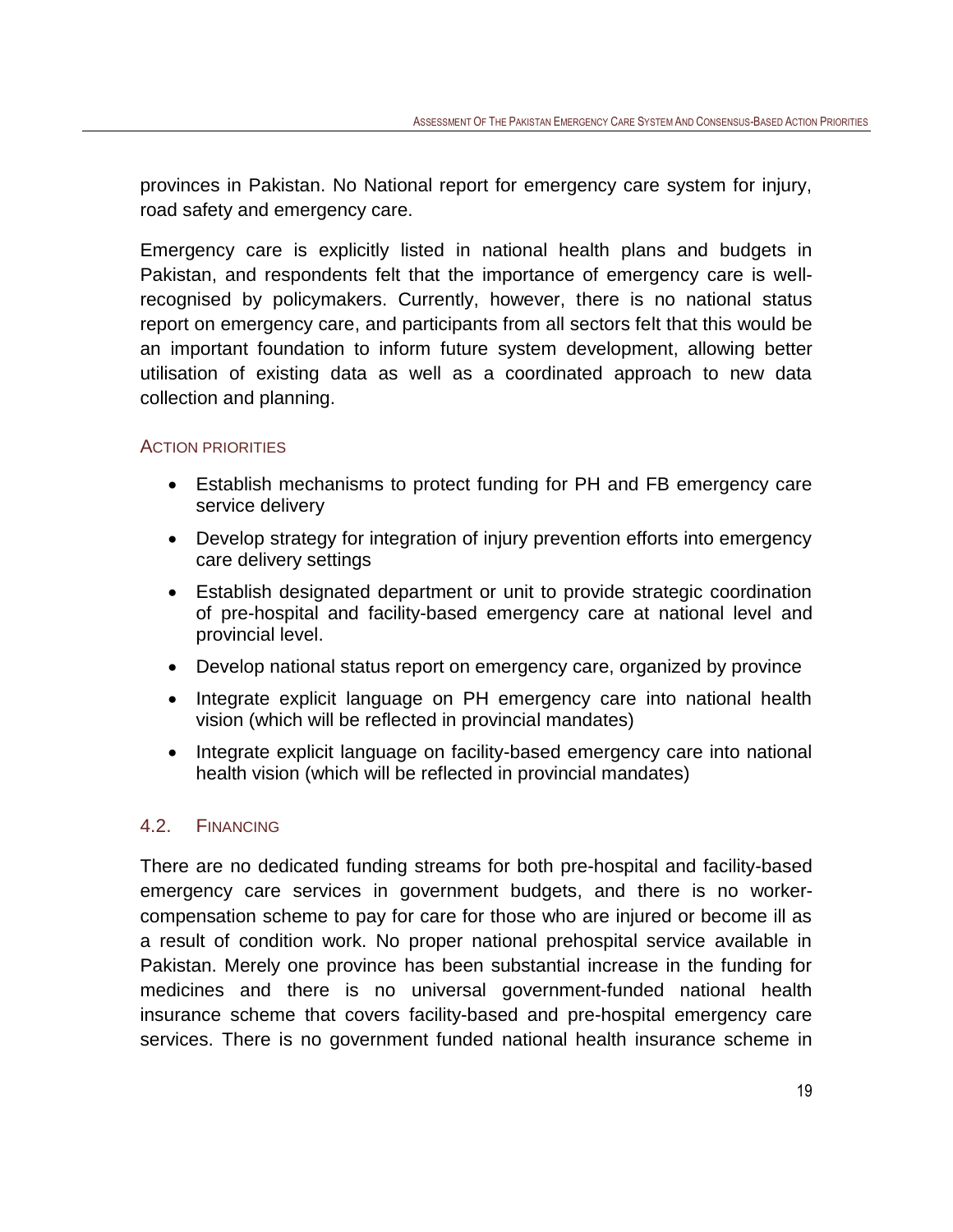Pakistan which covers public pre-hospital emergency care services and none for public private facility-based emergency care.

In particular, participants felt that efforts to plan emergency care financing are hindered by a lack of data on the cost and cost-effectiveness of emergency care, and that conducting a cost-effectiveness analysis would greatly assist in advocacy and in improving policymaker understanding of the potential impact of emergency care across a range of high-priority conditions.

## <span id="page-19-0"></span>ACTION PRIORITIES

- Establish mechanisms to protect funding for PH and FB emergency care service delivery
- Develop strategy for integration of injury prevention efforts into emergency care delivery settings
- Establish designated department or unit to provide strategic coordination of pre-hospital and facility-based emergency care at national level and provincial level.
- Develop national status report on emergency care, organized by province
- Integrate explicit language on PH emergency care into national health vision (which will be reflected in provincial mandates)
- Integrate explicit language on facility-based emergency care into national health vision (which will be reflected in provincial mandates)

## <span id="page-19-1"></span>4.3. EMERGENCY CARE DATA AND QUALITY IMPROVEMENT

Data on emergency presentations, management, and outcomes are not systematically gathered for use by policy makers for system planning purposes, though merely one province health care delivery data is collected. No proper system for current data collection efforts include some relevant information on emergency care outcomes, and lack of critical information on clinical presentations (especially regarding acuity) and interventions, which would be necessary to inform emergency care quality improvement and planning. Data were collected on road traffic injury rates in few provinces of Pakistan though are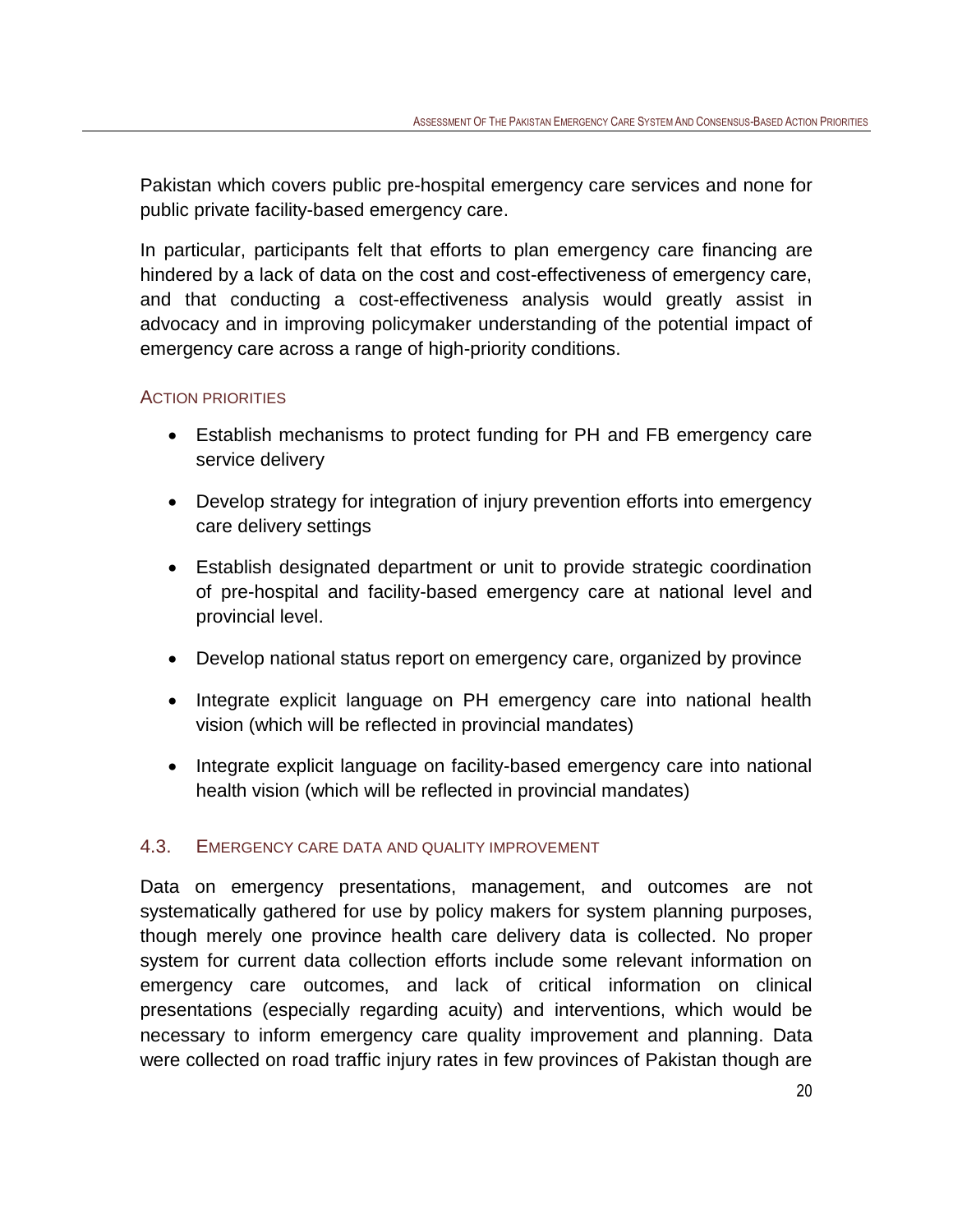not analysed for trends or areas of need. Overall, key areas for improved data collection would include illness or injury event descriptions, risk factors, clinical presentations (rather than only final hospital diagnoses), acuity, and pre-hospital, emergency unit, and surgical interventions. In addition, discussants felt that a key priority would be to establish a mechanism for better utilisation of emergency data for resource and system planning purposes as well as for facility-based quality improvement.

#### <span id="page-20-0"></span>*QUALITY IMPROVEMENT*

Data on emergency presentations and management certainly are not documented for clinical purposes in both prehospital and facility-based settings. Solely one province has perfect and standardised clinical charts are utilised successfully in prehospital settings, and there was consensus that standardised clinical charts should be instituted for emergency unit across the country. WHO has a standardised chart template that could serve as a foundation for this initiative?

Isolated quality improvement activities exist in some emergency units, though these are largely limited to injury and are not coordinated across sites. Clinical data are used for quality improvement in some provinces, though only within individual health facilities and corrective strategies are implemented and verified. Quality improvement activities include morbidity and mortality conferences, targeted preventable death panels, educational activities, implementation of guidelines and protocols, and efforts to improve communication in many private hospitals and some public hospitals. Punjab province has 1300 indicator for emergency care. However, these actions are not systematically monitored nor verified to ensure that identified quality gaps are addressed, and it was noted that despite these individual examples, there are no system-wide quality improvement programmes for emergency care and no establish system for yearly clinical and non-clinical audit. Discussants felt that a simple system-wide emergency care quality improvement programme linked to data from standardised clinical charts would be a critical initiative to strengthen emergency care delivery.

There are limited examples of electronic health records used for public health sector emergency care but these are neither widespread nor uniform, however many privates hospital have well-established electronic health record.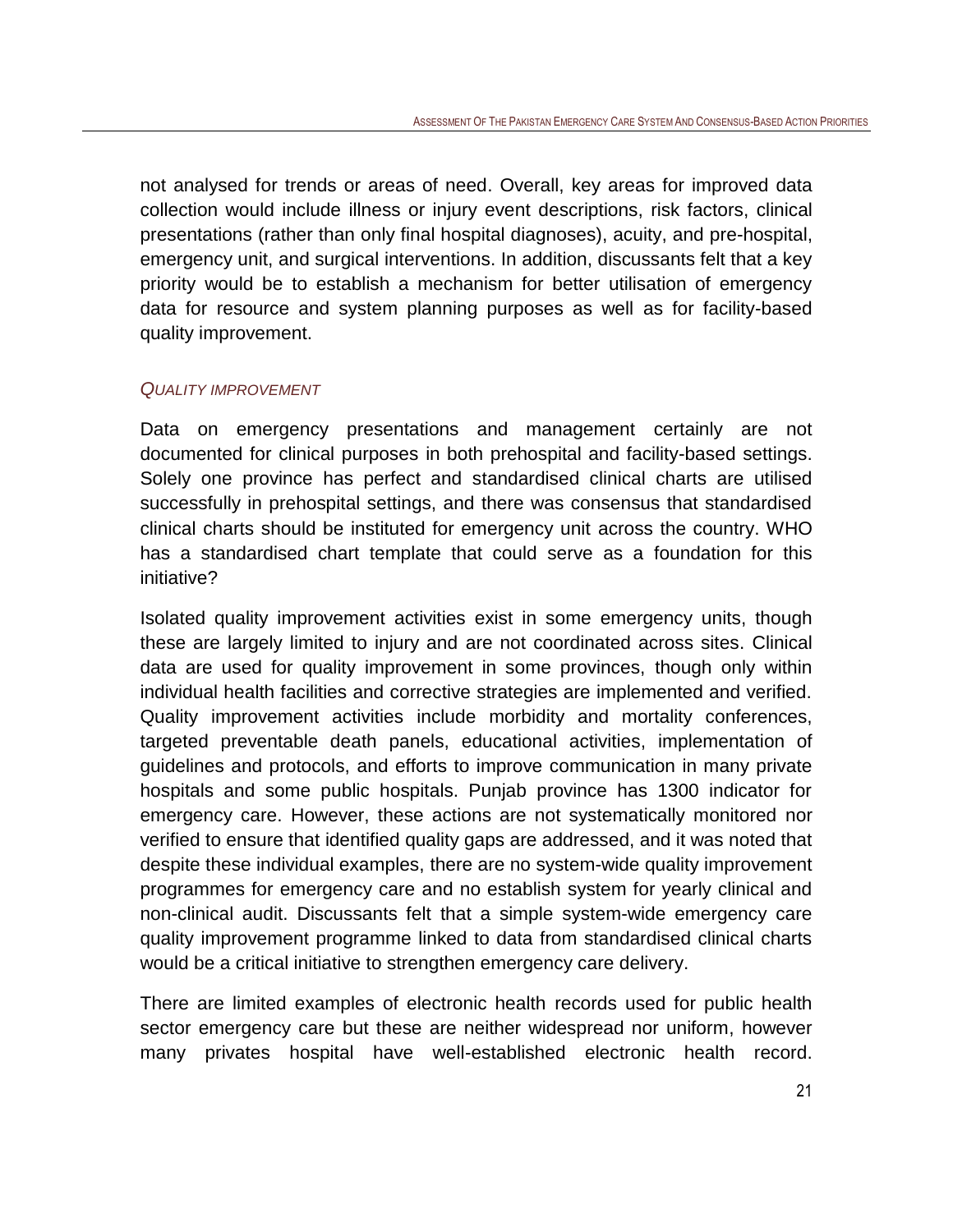Discussants supported the potential expansion of electronic charting and noted the importance of creating modules purpose-designed for the emergency care setting.

## <span id="page-21-0"></span>ACTION PRIORITIES

- Establish System-wide implementation of standardized clinical forms/SOPs in emergency units, including standardized data points and aligned with relevant indicators (e.g., WHO template)
- Develop simple mechanism for utilization of emergency care data by hospital and local system administrators in planning and decision-making (link with national strategy above, including PHIS processes)
- Establish at national level via MoNHSR&C, minimum standard guidance on standardised clinical form for use in emergency units based on WHO standards.
- Establish at national level via MoNHSR&C, guidance on simple systemwide QI programmes (including development of KPI) in emergency units (utilizing WHO emergency care registry platform as needed) and for prehospital care.
- Develop coordination mechanism at national and provincial level (in consultation with technical experts, academia, etc.) for aggregation, analysis, and utilisation of EC data by policymakers

 (Including mechanism for communicating back to providers and administrators about utilisation of data

## <span id="page-21-1"></span>4.4. SCENE CARE, TRANSPORT AND TRANSFER

Stakeholders reported that there is a single emergency access telephone number for health emergencies in some provinces i.e. Baluchistan, Punjab, KPK, Gilgat Baltistan (*Rescue 1122*) with full coverage especially in urban areas and good linkage with services throughout above mentioned province additionally Sindh province has three different emergency access telephone number i.e. Aman Fourndation-1021, Chhipa Ambulance-1020, Edhi-115, fire brigade Rescue-1299 . There is also legislation that requires fixed and mobile telephone carriers to provide free connection to this emergency access telephone number, and this legislation is enforced. Further, it is estimated that the large majority urban of the population knows and can properly use the emergency access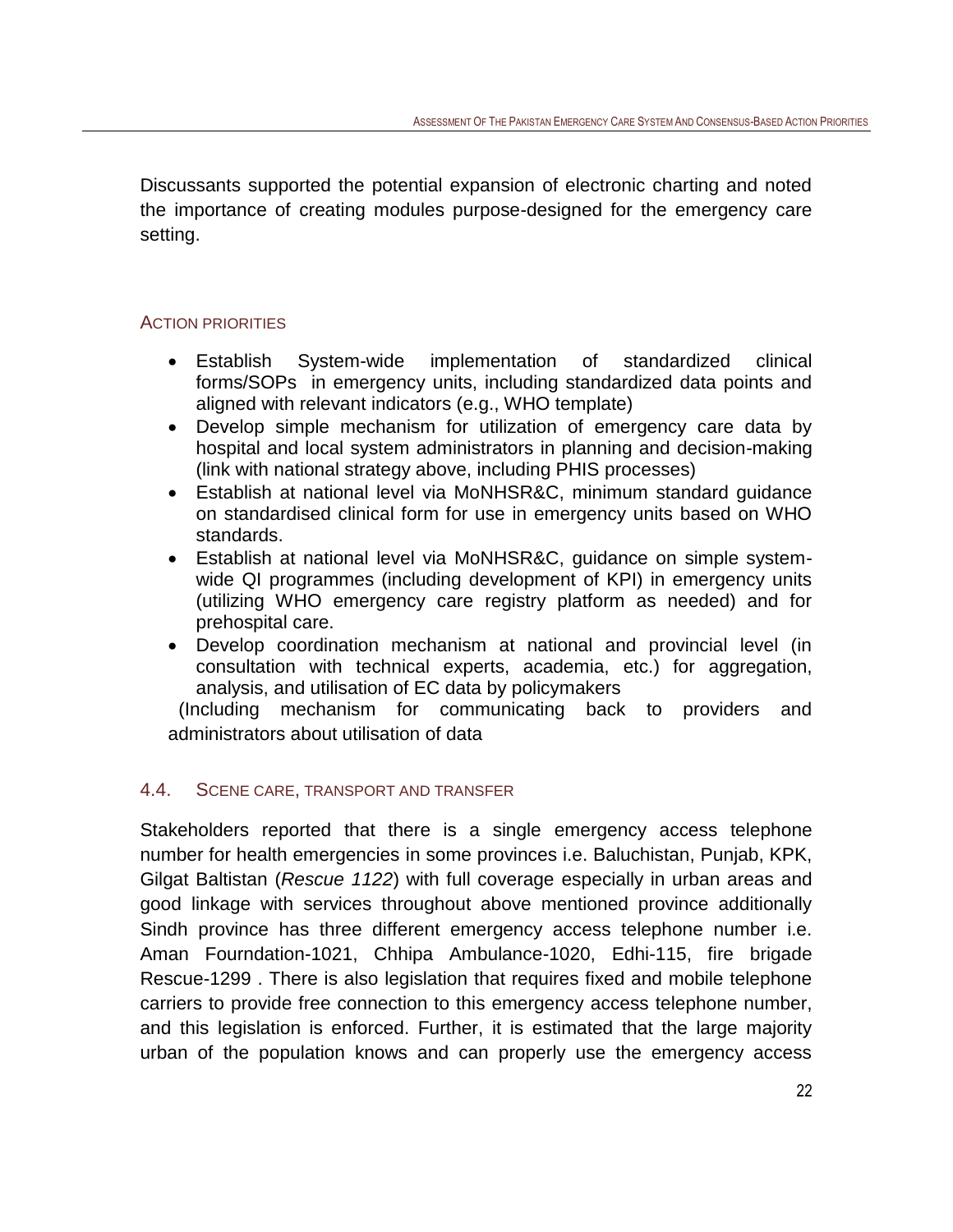number by memory however rural population don't have access and many of them, none memories these number eventually, though respondents felt that public education on when to utilise emergency care services could help decrease unnecessary calls and unnecessary visits to emergency units. Overall, respondents estimate that one third of the population has coverage by a formal pre-hospital ambulance system in both urban and rural settings, though response times may increase at peak hours in urban settings and are longer in rural areas where the ambulance available to an extent that impacts care.

There is no automated caller location functionality, and dispatch centres cannot reliably link prehospital providers to receiving facilities for communication, due to limitations of technology at facilities. There is no any kind of laws to protect bystanders who provide help to the actually ill or injured, but there is currently very limited availability of real-time clinical decision support for ambulance providers, with the exception of the control room system(Sindh, Punjab), which could serve as a potential model for expansion to other areas. In general, information about patient presentation, care provided during transport, and immediate clinical care needs is rarely provided to the receiving facility prior to arrival, but there is a systematic handover protocol that is usually followed on arrival. Participants felt that developing automated caller localization and improving field-to-facility communication technology would be critical innovations, in particular to facilitate better clinical decision support for prehospital providers and receiving facility preparation.

Dispatch of public ambulances to the scene is coordinated centrally for both scene response and inter-facility transfer. Private ambulances also provide interfacility transfer, but are not coordinated by central dispatch, and the group felt that central coordination of public and private dispatch would be helpful for decreasing inter-facility transfer delays.

There are no currently system-wide protocols governing pre-hospital clinical care, and not for destination triage. Discussants report that there are unnecessary delays that impact care when patients are initially taken to facilities that cannot meet their needs and subsequently require transfer. Participants felt that clear system-wide protocols in this area, especially regarding a requirement to confirm facility capacity via dispatchers prior to transport, could improve delivery of patients to the facility best able to provide timely needed care. There is already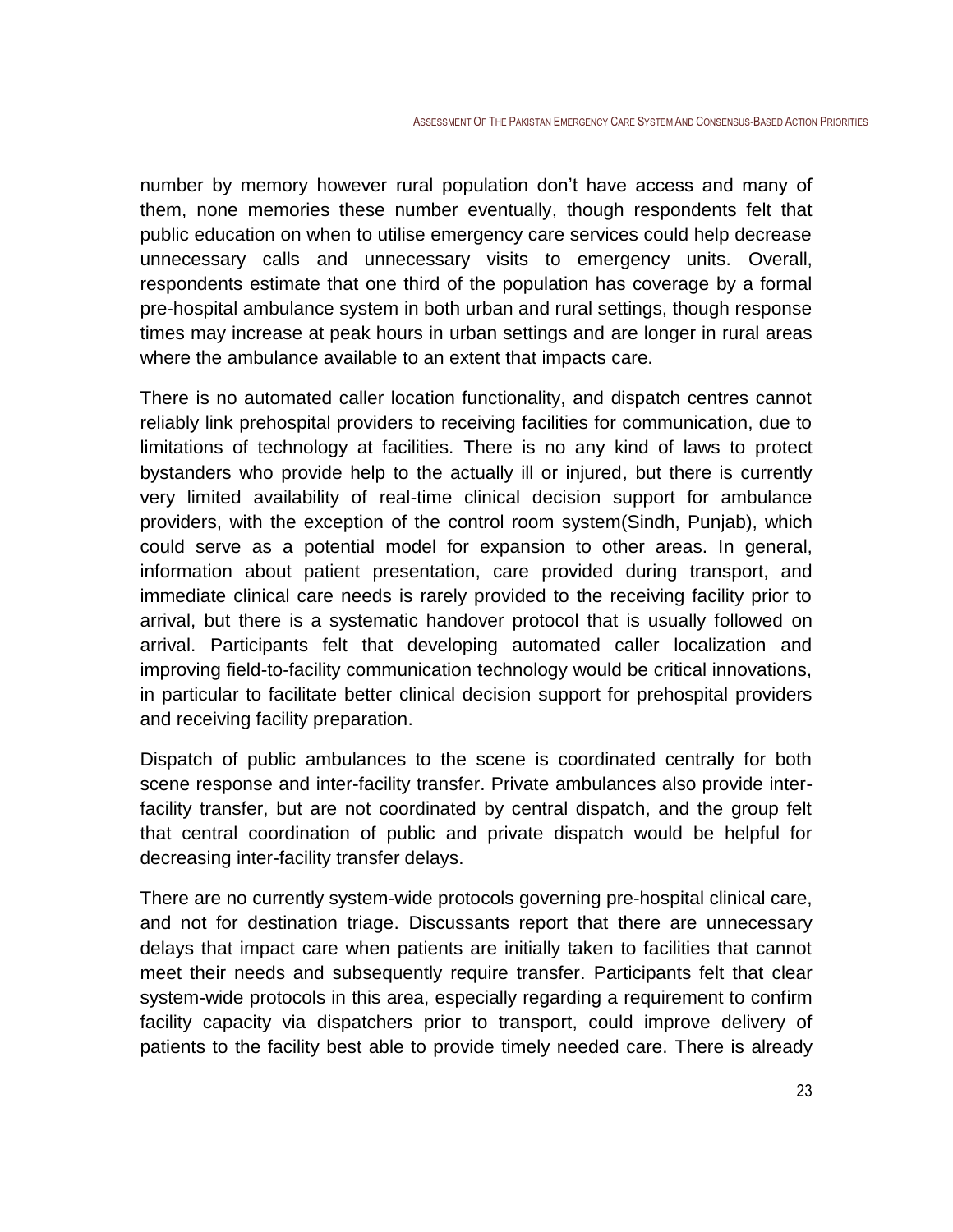an inadequate system of trauma centre (most of the province have trauma centre but not functional) inspection to guide decision-making about initial transport or transfer of injured patients, and there is general consensus amongst dispatchers and providers regarding the capacity of facilities in other areas (e.g., for cardiovascular emergencies and MNCH emergencies).

Stakeholders reported that the number of ambulances is generally adequate to transport patients between facilities, but that the system for transport from the scene is stretched at peak times and would benefit from additional ambulances and/or better distribution of ambulance stations. There is regulation on the use of ambulances, and it covers licensing as well as norms and standards. Many participants were agreed time targets for responding to highest priority emergency calls, and there are efforts underway to decrease response times. There is written act especially in one province (Punjab Rescue-1122) that requires both a driver and a care provider for ambulance transport, and there are equipment standards for ambulances but they run with all kind of protocol which derived from international standards.

There is systematic process for healthcare facilities to communicate with one another regarding transfers, and it is generally used, though not universally in rural areas. There are no specific system-wide protocols on emergency conditions to guide first level facility providers in initial recognition, resuscitation, and transfer of patients, and the decision to transfer is usually based on individual provider judgment although in some urban areas its appropriate system. Discussants felt that systematic condition-specific protocols to support transfer decisions would be a priority, and that review and better dissemination of the guidance addressing communication around transfers could improve the process and reduce delays to advanced care.

There is training and certification of professional prehospital providers in some universities and school of three levels: basic, intermediate and paramedic. It was noted that there is urgent near-term need for expanded numbers of professional prehospital providers.

There neither is some community-based first aid training courses/medical first response trained for para medical staff for lay-people provided by different groups i.e. Rescue-1122, PRC, some universities and school in Pakistan however, these are not widely available nor are they regulated or delivered in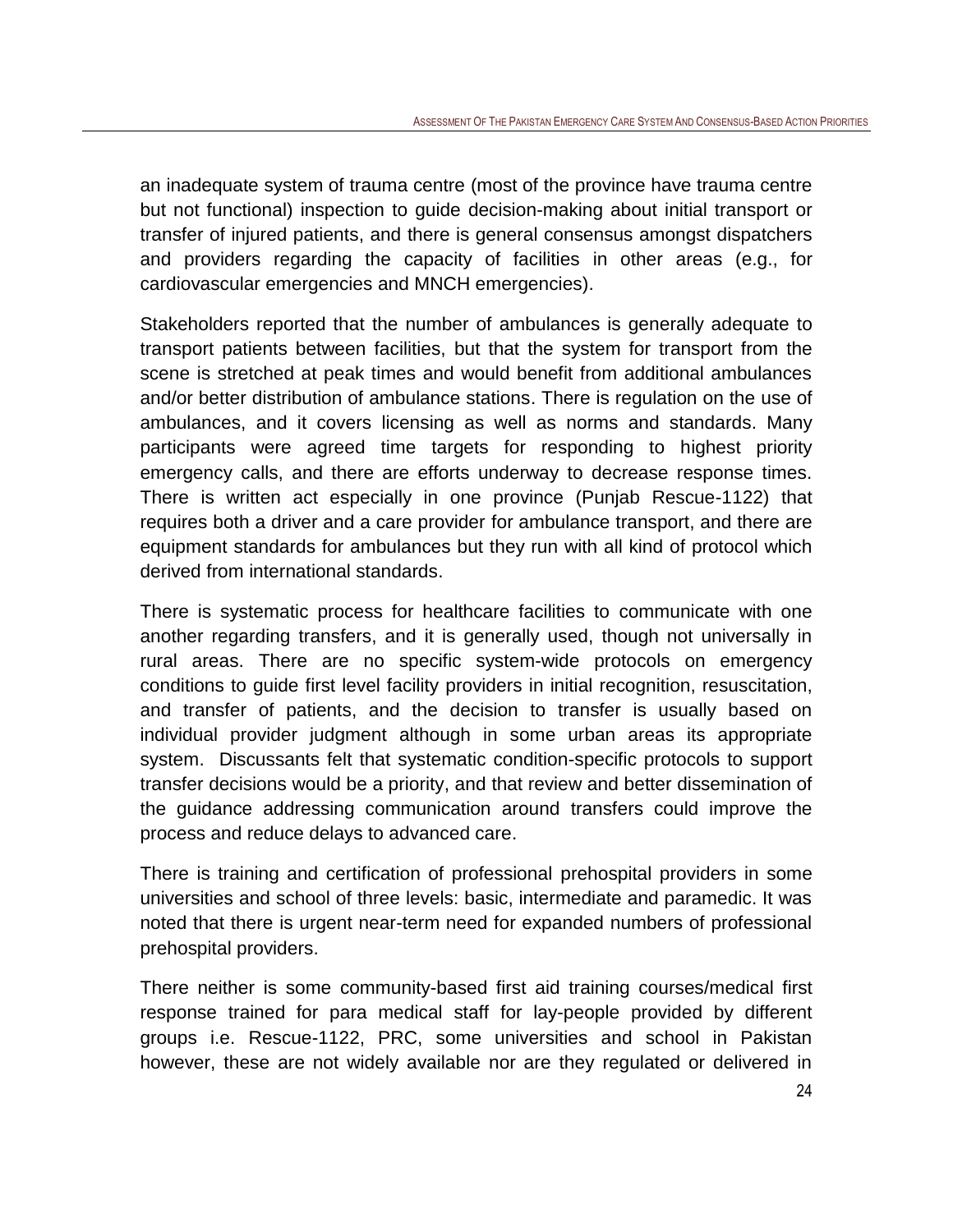coordinated fashion. Pakistan Red Crescent (PRC) has a training program for volunteer lay (non-medical) ambulance providers who are formally dispatched during disasters, or very occasionally at other times in areas with limited service. The discussion group felt that general community-based training was not a priority and might even cause bystanders to intervene in harmful ways, but felt that targeted training of professional drivers would be valuable to improving timely care.

There is currently no 'Good Samaritan' Law to protect by-standers who provide assistance to the ill or injured, and discussants felt that establishing such a law would be an important priority action.

#### <span id="page-24-0"></span>ACTION PRIORITIES

- Map current partners and activities in first aid training and develop coordinated strategy (including setting standard training content, and standards for first aid kit). Create common certification? Consider national coordination mechanism?
- Standardize criteria and process for designation of trauma centers
- Improve/update implementation of oversight/accreditation mechanism for ambulances (including for private)
- Establish single national universal access number for emergency healthcare services
- Initiate process towards establishing bystander protection law at national level for adaptation at provincial level
- Establish at national level via MoNHSR&C system wide guidance on standards and protocols for prehospital care based on international standards (including vehicle and equipment standards, condition-specific management, handover, destination triage, and transport process)
- Establish at national level via relevant professional councils, dedicated standardized training and certification pathway for ambulance providers (? basic and advanced)
- Establish at national level via MoNHSR&C, minimum standard guidance on clinical and communication protocols to better coordinate inter-facility emergency unit transfer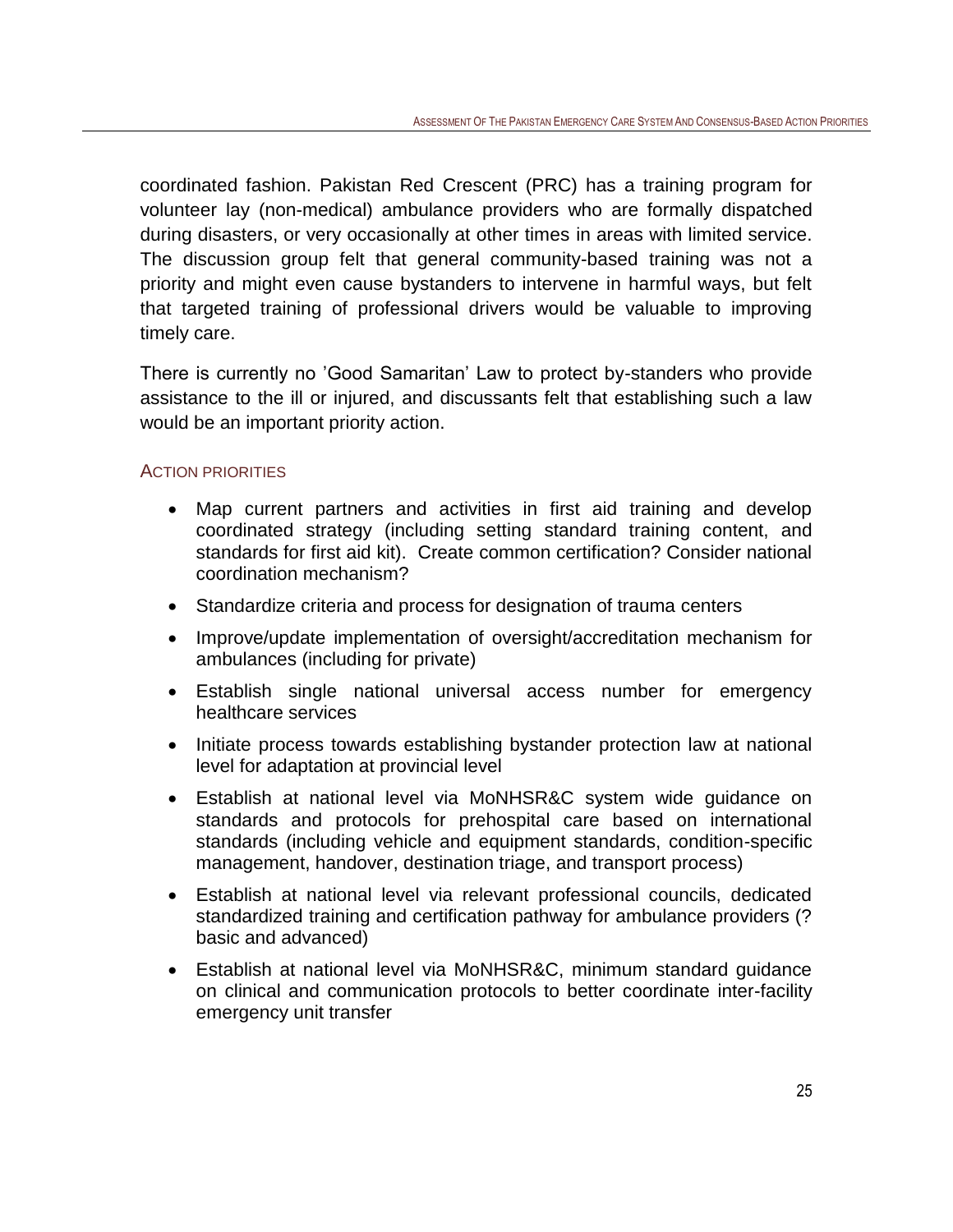## <span id="page-25-0"></span>4.5. FACILITY-BASED CARE

Participants report that, overall, estimated 50% of the urban population and rural population have 24-hour access to facility-based emergency care with no requirement for payment prior to care. Hospitals at all levels generally have emergency units accessible 24 hours per day with staff permanently assigned to the emergency unit, and there is national policy mandating assessment of acutely ill and injured patients prior to registration. In urban areas, emergency units are reliably staffed with emergency specialists, and patients are formally triaged, and usually not seen in order of acuity. In higher volume hospitals (PUNJAB), the Emergency Severity Index is the most commonly used triage tool from DHQ to upward. In first level hospitals (RHC), emergency units are often staffed with generalist doctors, and formal triage is not widely used. Discussants felt that system-wide there is keenly needed to work on standardised triage protocols, and in particular, essential training of nurses' trainers for systematic triage.

While there are skilled emergency care providers on in tertiary care level system, discussants agree that there is a need for MoNHSR&C-developed Standard Operating Procedures (SOPs) addressing appropriate emergency unit staffing ratios and strategies to address crowding. In particular, participants describe a critical gap in qualified emergency nurses and dedicated staff, to identify the need for a coordinated national strategy to address this as a key priority. Overall, crowding emerged as one of the most significant barriers to high-quality emergency care delivery, and participants felt that developing a coordinated national strategy --including systematic assessment, implementation of patient flow protocols, increasing emergency unit beds in high-volume settings, and expanding production of trained emergency nurses-- would be essential across the country.

There are no any kind of nationally agreed upon targets for time to disposition decision and for emergency unit length of stay, and a specific protocol for nursing communication with patients about their disposition or discharge, though this protocol is inconsistently used and has limited support among nursing staff. In addition to condition-specific clinical protocols, the group felt that the system would greatly benefit from system-wide emergency unit process protocols (such as those addressing triage, discharge, crowding, etc.).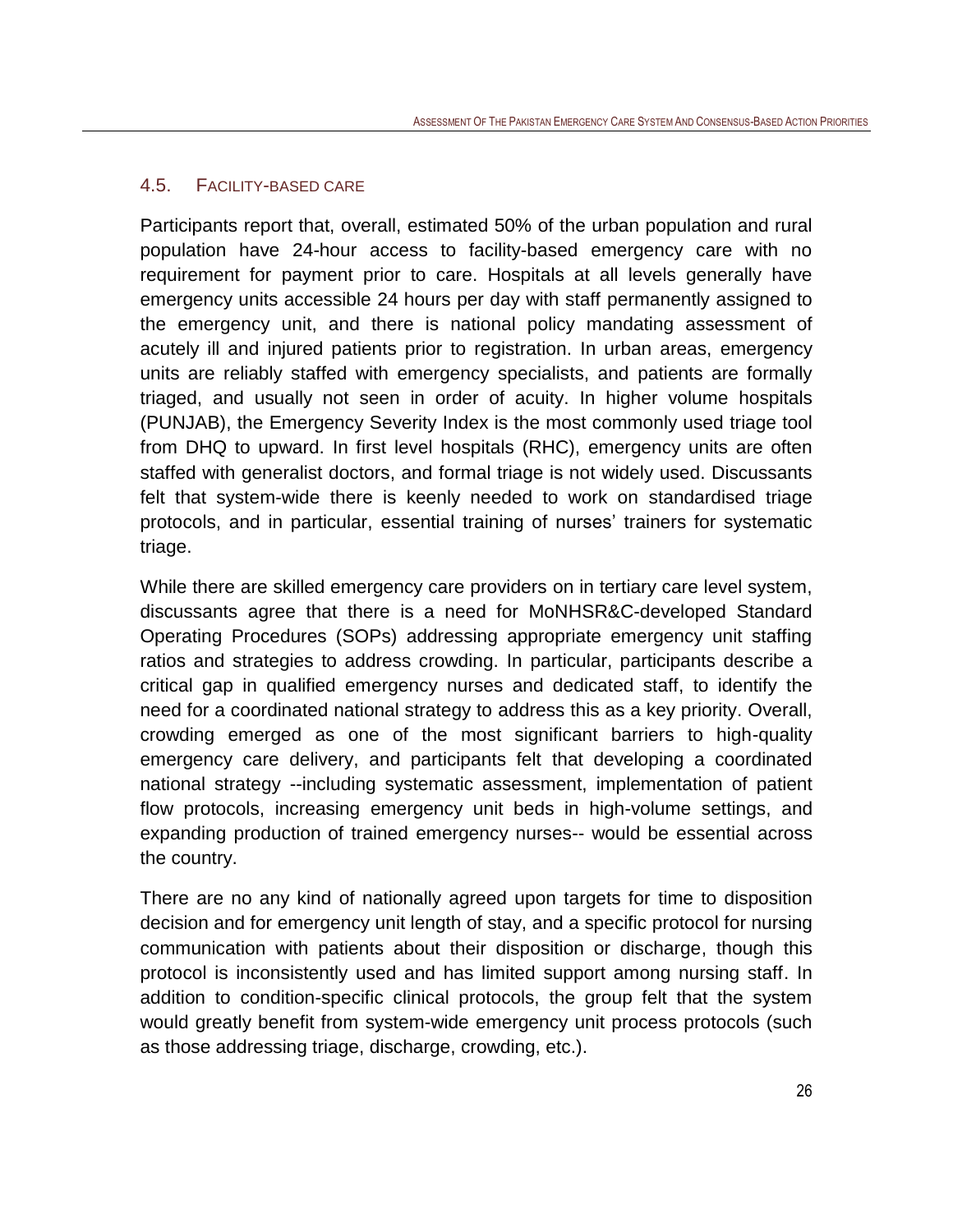Nearly all emergency units have adequate functional equipment for resuscitation across the country; however, at rural first level hospitals, resuscitation equipment may be under-utilized, due to gaps in provider knowledge and training. In tertiary hospitals, stakeholders reported, resuscitation equipment and supplies are consistently available, functional and utilised properly.

There is consistent access to diagnostic laboratory and radiology services in the emergency units of most rural hospitals, and nearly all urban hospitals in three provinces (Punjab, KPK, and Sindh). Equipment is generally well-maintained, supplies are readily available, and interruptions in service are rare and brief.

Doctors and nurses who regularly care for emergency patients are required to have some dedicated training in emergency and trauma care, some universities and school as it is part of undergraduate medical and nursing education, also there are in-service training (continuing medical education) requirements for ongoing certifications. Some providers who care for emergency patients voluntarily take short course trainings, but this is not required. There are accredited specialist training programmes in emergency medicine, anaesthesia, and surgery for doctors, and sub-specialist programmes in critical care and trauma. There are emergency-specific post-graduate courses for nurses, including at the Masters level (KMU, AKU, and UHS)

Screening in the emergency unit is some tertiary care level. Most emergency unit patients are not screened for conditions of public health importance, such as HIV/TB, violence and child maltreatment, or substance abuse. There is occasional screening for diabetes in a few settings.

There is a mechanism for screening patients at time of registration at an emergency unit for highly contagious conditions (eg, Ebola, SARS, MERS, TB, and Cholera) with links to public health officials for case definitions and reporting.

## <span id="page-26-0"></span>ACTION PRIORITIES

- Conduct facility-based emergency care delivery assessment (WHO Emergency Unit Assessment tool)
- Implement formal emergency unit triage process at every district hospital and tertiary care level (WHO tool available)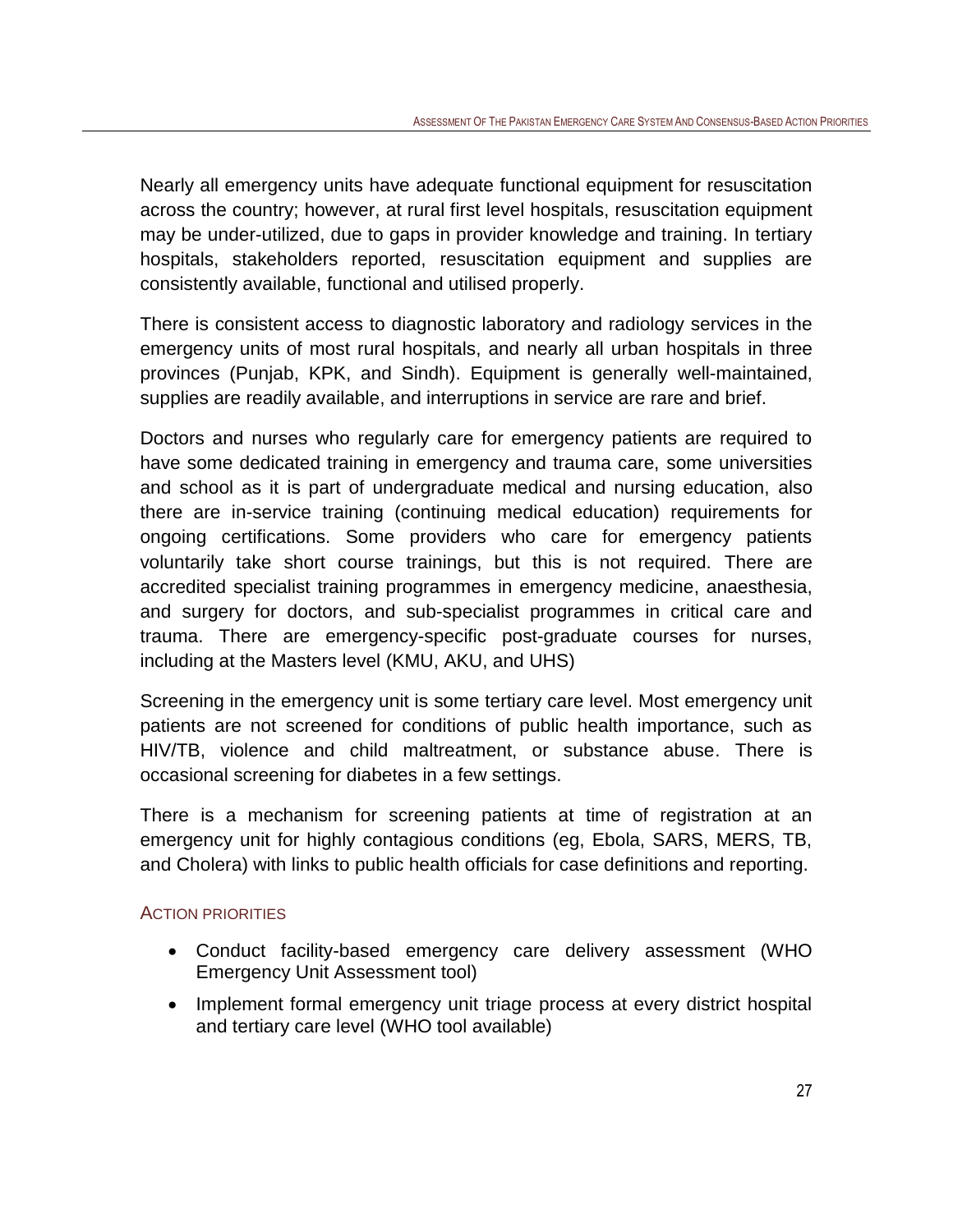- Implement dedicated training in basic emergency care (WHO Basic Emergency Care course) for frontline emergency care providers
- Establish core of dedicated non-rotating clinical personnel at all emergency units/areas at RHC level, THQ, DHQ and Tertiary Care Level
- Establish at national level via MoH, minimum standard guidance (based on WHO/DCP recommendations) for emergency unit services by level
- Establish at national level via MoH, minimum standard guidance for emergency unit infrastructure, staffing, and equipment & supplies
- Establish at national level via MoH, minimum standard guidance for emergency unit processes (triage, discharge, length of stay, handover, etc)
- Establish additional emergency medicine specialty training programmes
- Integrate mandate for dedicated emergency care training into undergraduate nursing and medical training curricula
- Institute requirement (via relevant professional councils) for basic emergency care training for providers who work in emergency units as a condition for ongoing practice.
- Review/revise/develop emergency care elements in existing hospital accreditation standards, creating mechanism for enforcing at both public and private emergency units

## <span id="page-27-0"></span>4.6. REHABILITATION

Rehabilitation services are included in the care provided in few general hospitals in Pakistan and limited hospitals have dedicated rehabilitation wards or beds. There are some specialist rehabilitation facilities, which are attached with hospitals, physiotherapy is separate department in all tertiary care sectors across the country and there remains a critical lack of rehabilitation providers. Conditionspecific rehabilitation protocols do not exist, and there is no systematic monitoring of outcomes from rehabilitation services.

Generally, rehabilitation initiatives are government-led and government-funded. Community-based rehabilitation services dos not exist in Pakistan but require substantial out of pocket co-payments that may increase beyond the first few sessions. Home-based rehabilitation programs are uncommon and almost exclusively private, requiring out of pocket payment indeed. Overall, discussants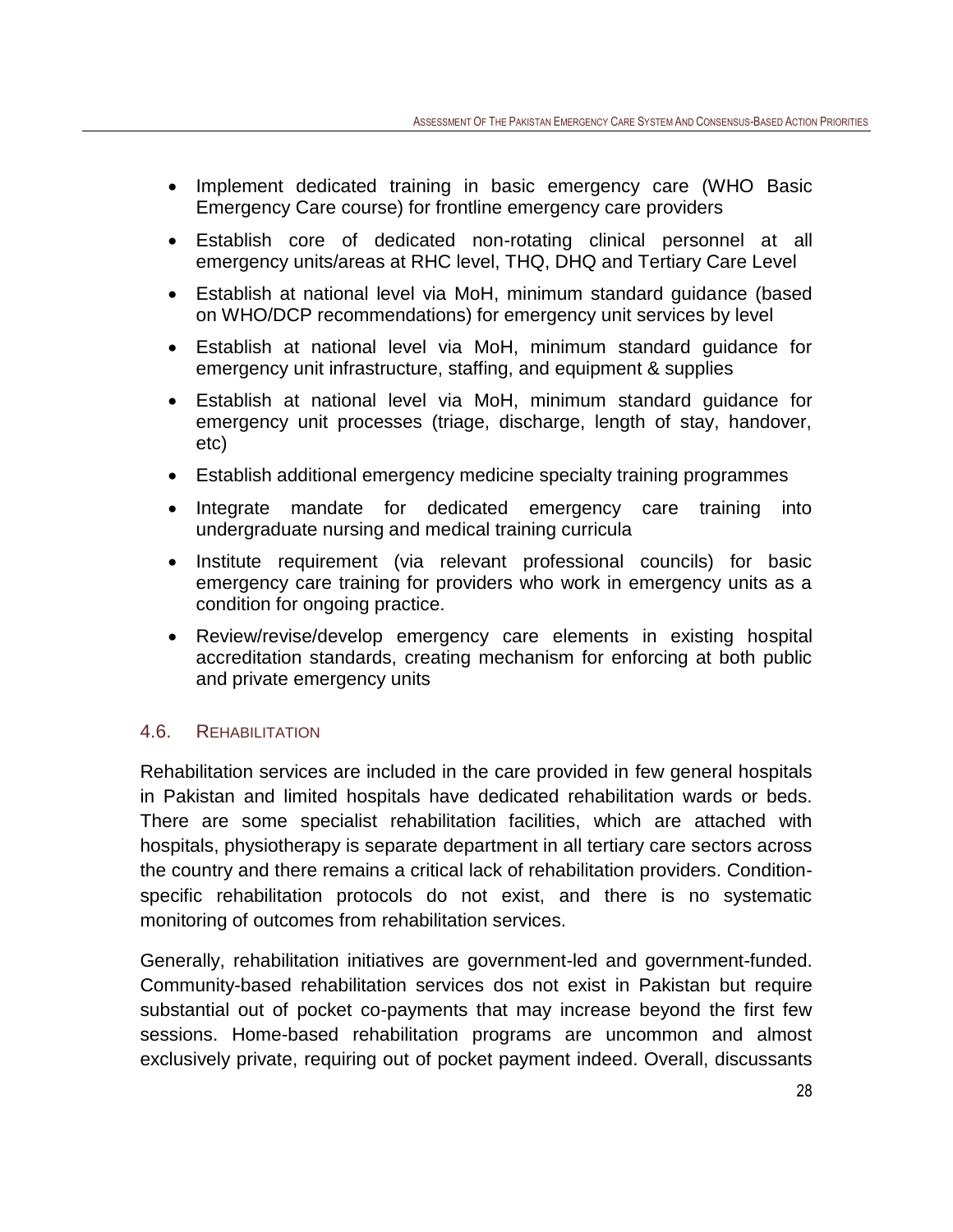estimate that 25% population has access to needed rehabilitation services, and they report that barriers to access are more related to cost than travel distances.

There has been no national assessment of current rehabilitation needs and capacity, and there is no current national plan for rehabilitation. The group felt that urgent action is needed to increase availability of rehabilitation services via a comprehensive strategy including needs assessment, increased funding, training, development of protocols for specialised and non-specialised providers, and development of a national plan for rehabilitation.

## <span id="page-28-0"></span>ACTION PRIORITIES

- Set up a rehabilitation unit under department of health at the provincial level (in first phase at provincial & divisional level and in second phase up to DHQ/THQ level)
- Establish a monitoring and documentation mechanism of rehabilitation services at provincial level
- Conduct rehabilitation needs assessment at different levels
- Integrate rehabilitation services in provincial health plans based on the 2030 vision
- Establish central coordination mechanism for rehabilitation
- Strengthen the mandate of the national rehabilitation institute

## <span id="page-28-1"></span>4.7. EMERGENCY AND DISASTER PREPAREDNESS

National emergency and disaster preparedness is coordinated by National Disaster Management Authority and United Nations Office for the Coordination of Humanitarian Affairs. There is a multi-agency disaster plan, which is nationally coordinated. There are, however, no mandatory periodic tests of system readiness, and disaster drills occur irregularly. Facility-level plans are required at first level and tertiary facilities, and most facilities have such plans. There is a regular review of hospital and prehospital disaster preparedness, but this is limited in scope.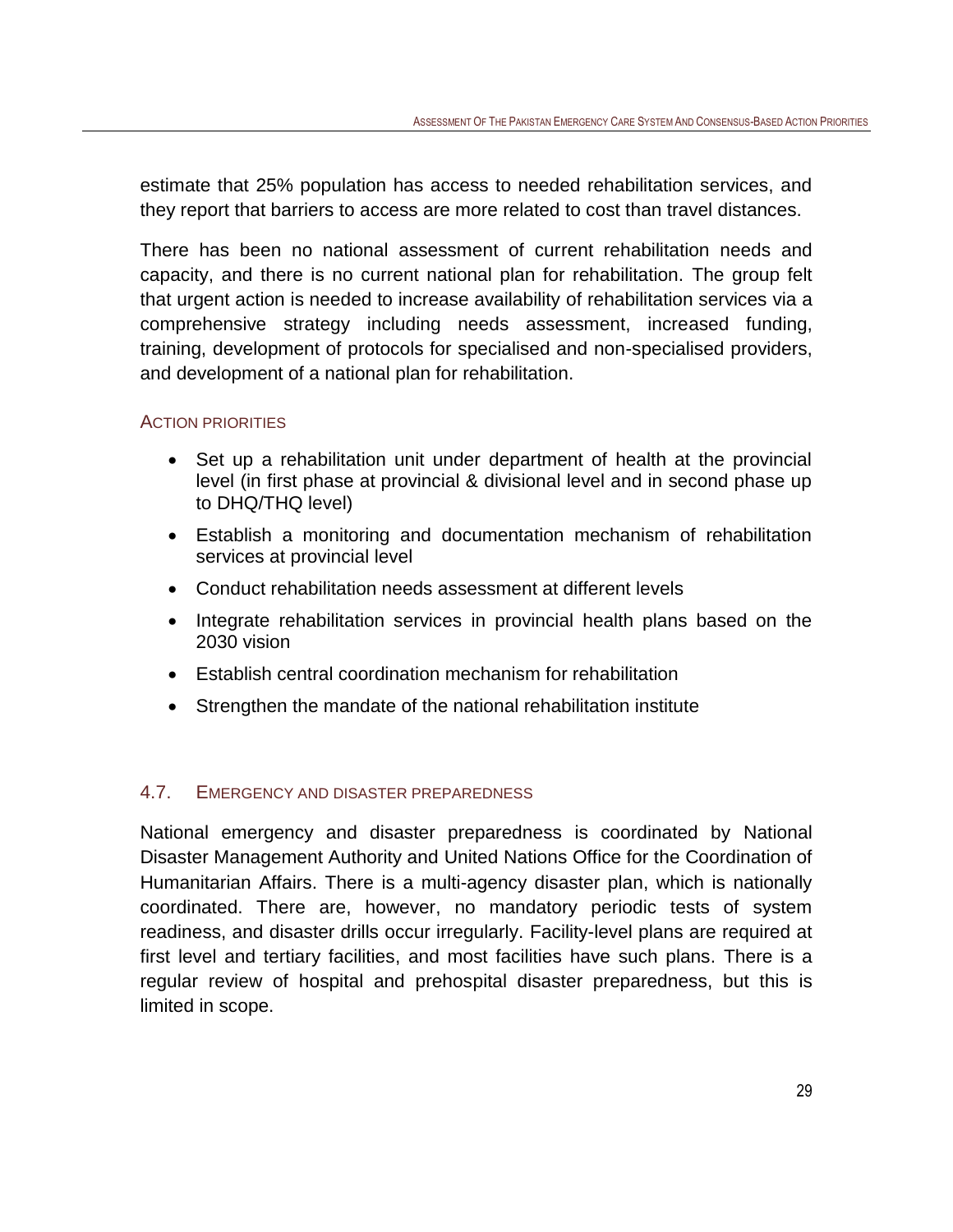There is limited information on staff and patient safety in the prehospital setting and in emergency units. Violence against emergency care staff and patients does occur intermittently, and participants report that existing legal protections do not always provide adequate deterrent. Previously, violence against staff was more common in the event of an unsuccessful patient resuscitation. There has been an improving trend in that the growing presence of emergency medicine specialists in emergency units has reduced this risk.

There are often guards in emergency units to assist with security threats, but in general, facilities do not have formal security strategies. Discussants felt that a systematic process is needed to assess the security situation faced by prehospital and hospital-based emergency unit providers, with the goal of developing for each hospital and prehospital unit specific security plans that address protection of providers, patients and equipment.

#### <span id="page-29-0"></span>ACTION PRIORITIES

- Conduct a regular assessment of emergency care system capacity to mobilize resources in case of disasters, outbreaks and large scaleemergencies.
- Strengthen coordinated planning for disaster, outbreaks and other large scale emergencies at national and provincial levels
- Develop pre-hospital and facility security plans at all levels of service delivery to protect staff, patients and infrastructure from violence

## Sindh Specific suggestions

- Dedicated emergency telephone phone number
- Creation of cadre Emergency Medical technicians (EMT)
- Development of Emergency care information system
- Setting Emergency Care SOPs and Protocols at all levels
- Emergency care Quality assurance mechanisms
- Establishment of Provincial Institute for awarding degree, diploma and short courses/certificates for Medics and Para Medics and EMTs